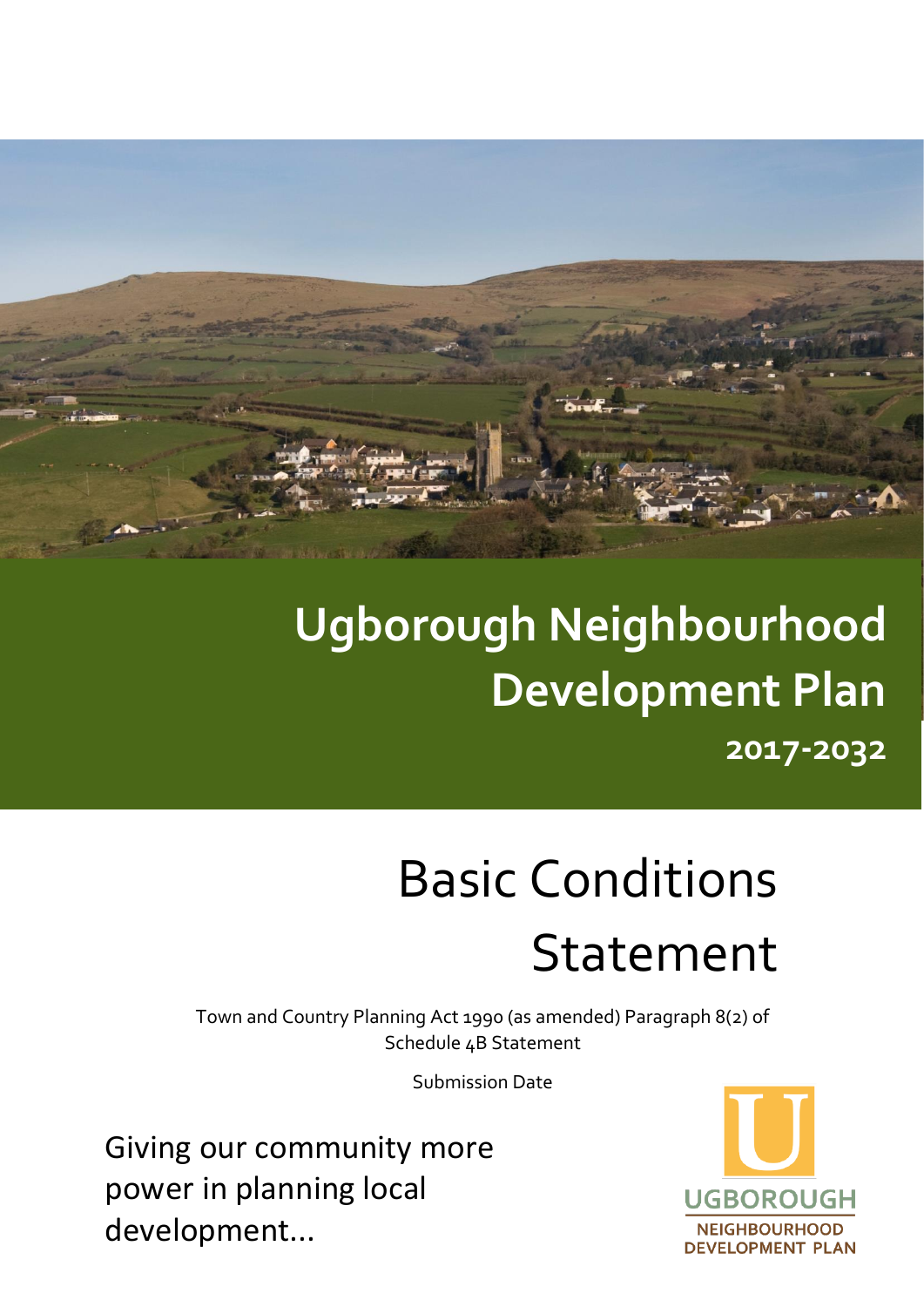### **Contents**

- 1. Introduction
- 2. Content of the Neighbourhood Development Plan
- 3. Vision
- 4. Legal requirements.
- 5. Basic Conditions.
- 6. Contribution to the Achievement of Sustainable Development.
- 7. Involvement
- 8. General Conformity of Development Plan Policies with Strategic National and Local policies.
- 9. Conclusion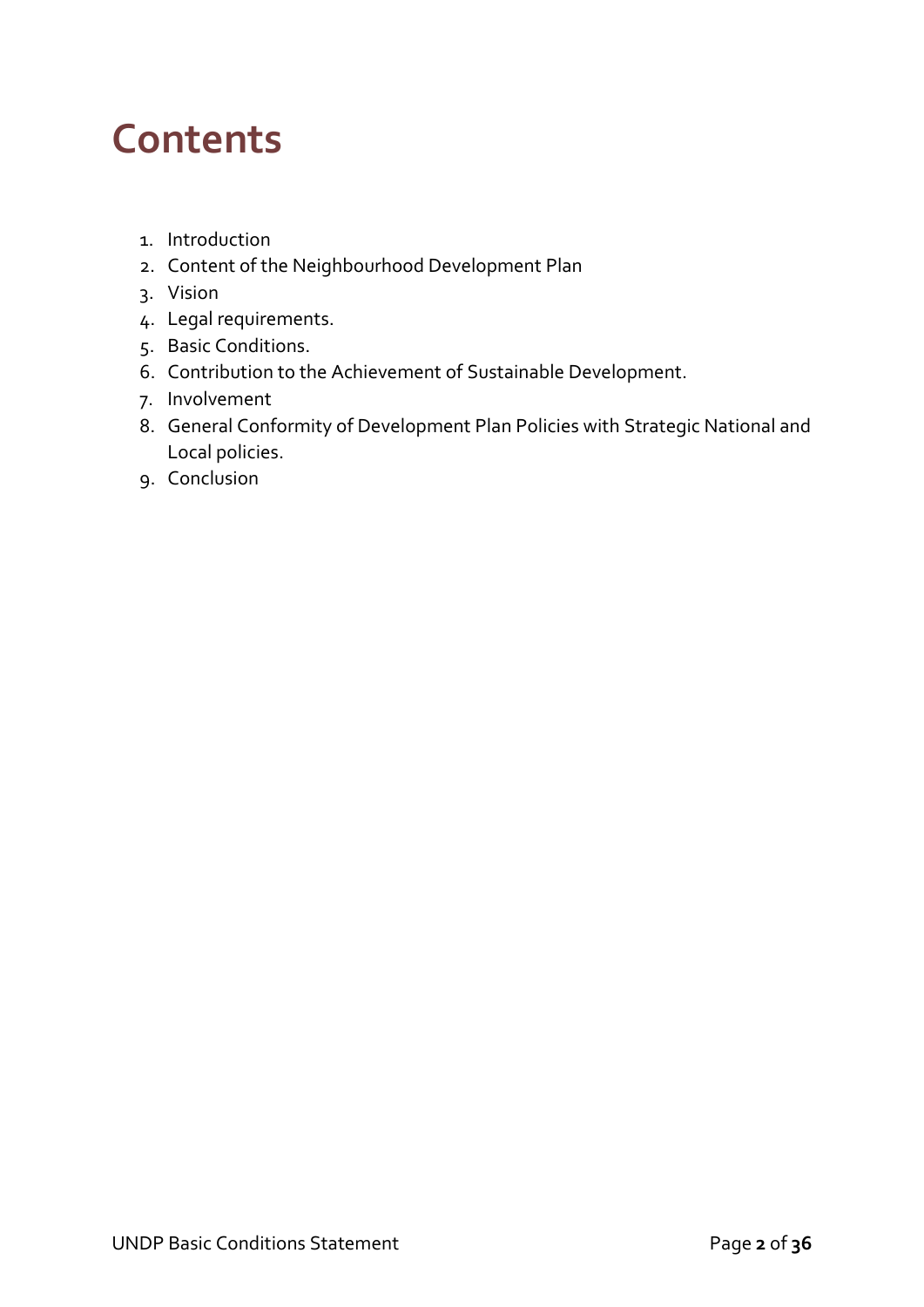### **1. Introduction**

Parish Councils are designated as the Qualifying Body for the purposes of the Town and Country Planning Act 1990 Section 61E (6).

In order to investigate the opportunities offered by the Localism Act 2011 relative to neighbourhood planning Ugborough Parish Council, as a Qualifying Body, established the Ugborough Neighbourhood Planning Working Group (the Working Group) at the Parish Council meeting on 12<sup>th</sup> October 2011. The Working Group is made up of local residents, including Parish Councillors, under the statutory authority of Ugborough Parish Council.

A Neighbourhood Plan covering the area shown in map 1 (LAX polling district) was proposed by the Parish Council in **December 2011** with a view to making a proposal for a Neighbourhood Development Plan (NDP) to South Hams District Council (SHDC). SHDC would provide a liaison officer to provide assistance.

The Parish Council received confirmation of designation of a Neighbourhood Area in **March 2013** and the Working Group was tasked with formulating a Neighbourhood Development Plan in accordance with the provisions of the Localism Act 2011.

This Basic Conditions Statement has been prepared to accompany the Ugborough Neighbourhood Development Plan (the Plan). The Basic Conditions Statement sets out how The Plan has met the legal requirements and basic conditions for producing a NDP for the defined Plan Area within Ugborough Parish.

### **2. Content of the proposed Neighbourhood Development Plan**

A number of documents have been produced in order to support the Plan and meet the Basic Conditions. These include:

- (i) **The Ugborough Neighbourhood Development Plan -** the main document which includes policies developed in consultation with the community at various engagement events and workshops.
- (ii) **Consultation Statement –** sets out how the community, and other stakeholders, have been involved in preparing the Plan.
- (iii) **Basic Conditions Statement -** An appraisal of the Plan policies against European Union (EU) and national policies, as well as the strategic policies of SHDC and any other policies and guidance.
- (iv) **Plan Area Character Appraisal**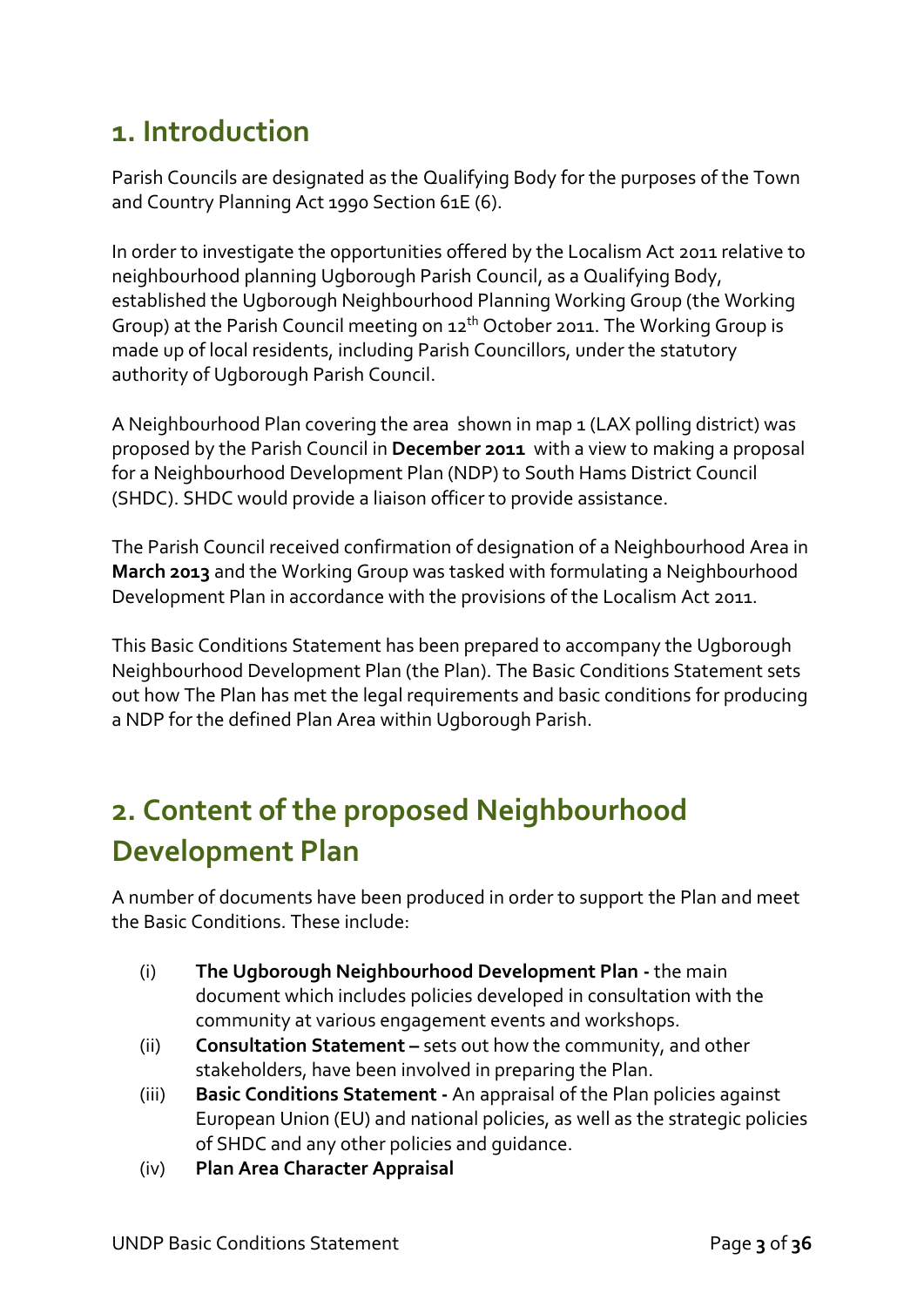- **(v) Conservation Area Character Appraisal**
- **(vi) Conservation Area Management Plan**

### **3. Vision towards 2032**

The Plan policies are designed with the intention of complying with EU, national and local policies and objectives whilst delivering development locally that will respond to the community's vision for the Plan Area.

#### **Our Vision Statement**

*The Ugborough Neighbourhood Development Plan Area sits between the moor and sea with a distinct historic and natural environment and is a strong, balanced, rural community. Our aim is to maintain and enhance its character, support the local community while responding to evolving needs and aspirations and striving towards a sustainable future for all.*

The purpose of the Plan is to encourage any development to be sustainable, to meet the evolving needs and aspirations of the community and to ensure that benefits are channelled for the well-being of all. It provides a holistic approach to improving the quality of life for residents and businesses in the area.

### **4. Legal requirements**

The southern part of Ugborough Parish (see map 1) has been designated a Qualifying Area (reference South Hams District Council designation letter) and Ugborough Parish Council is the Qualifying Body.

The Plan relates to planning matters and has been prepared in accordance with the statutory requirements and processes set out in the Town and Country Planning Act 1990 (as amended by the Localism Act 2011) and the Neighbourhood Planning Regulations 2012.

The Plan will be in force from the time it is adopted until 2032 and will be reviewed every 5 years, or as the Parish Council see fit, to ensure it continues to serve the purpose of the residents and businesses.

The Plan does not deal with 'excluded development' defined as county matters (mineral extraction and waste development), nationally significant infrastructure or any other matters set out in Section 61K of the Town and Country Planning Act 1990.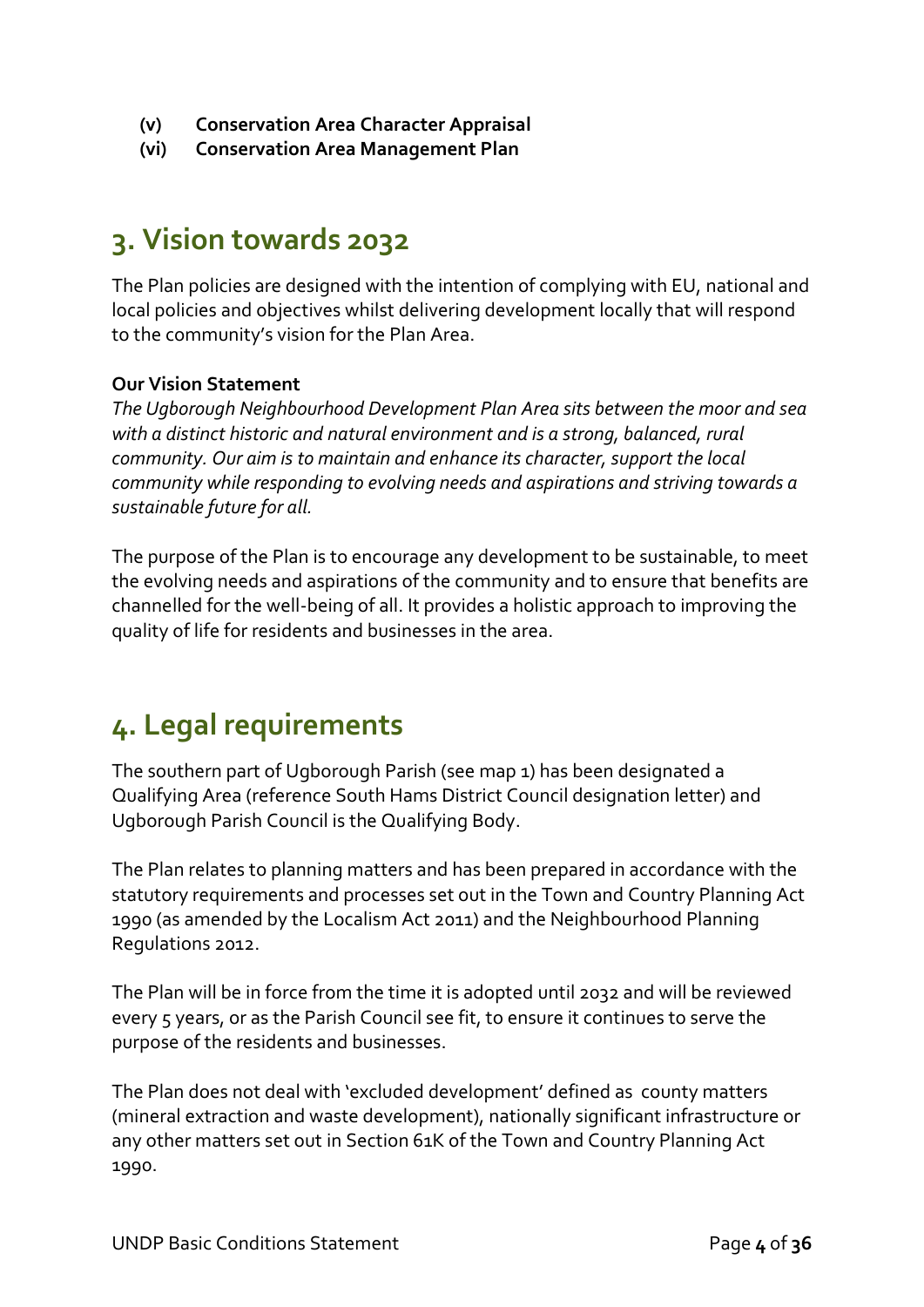The Plan proposal relates to the designated Neighbourhood Area (as shown in Map 1) as defined within Ugborough Parish and to no other area, and there are no other Neighbourhood Plans relating to that Neighbourhood Area.

The Plan is informed by discussions with various stakeholders, including residents and businesses within the Plan Area, and with neighbouring Town and Parish Councils regarding their aspirations and planning issues of cross-boundary importance.

As shown on map 1, the Plan Area has been defined as that area of Ugborough Parish that lies south of, and outside of, Dartmoor National Park which falls under a different planning authority. Therefore it is not considered that there is any benefit, or authority, in extending the area for the referendum beyond the designated Plan Area.

There are no other prescribed matters.



#### **Map 1**: The defined Neighbourhood Plan Area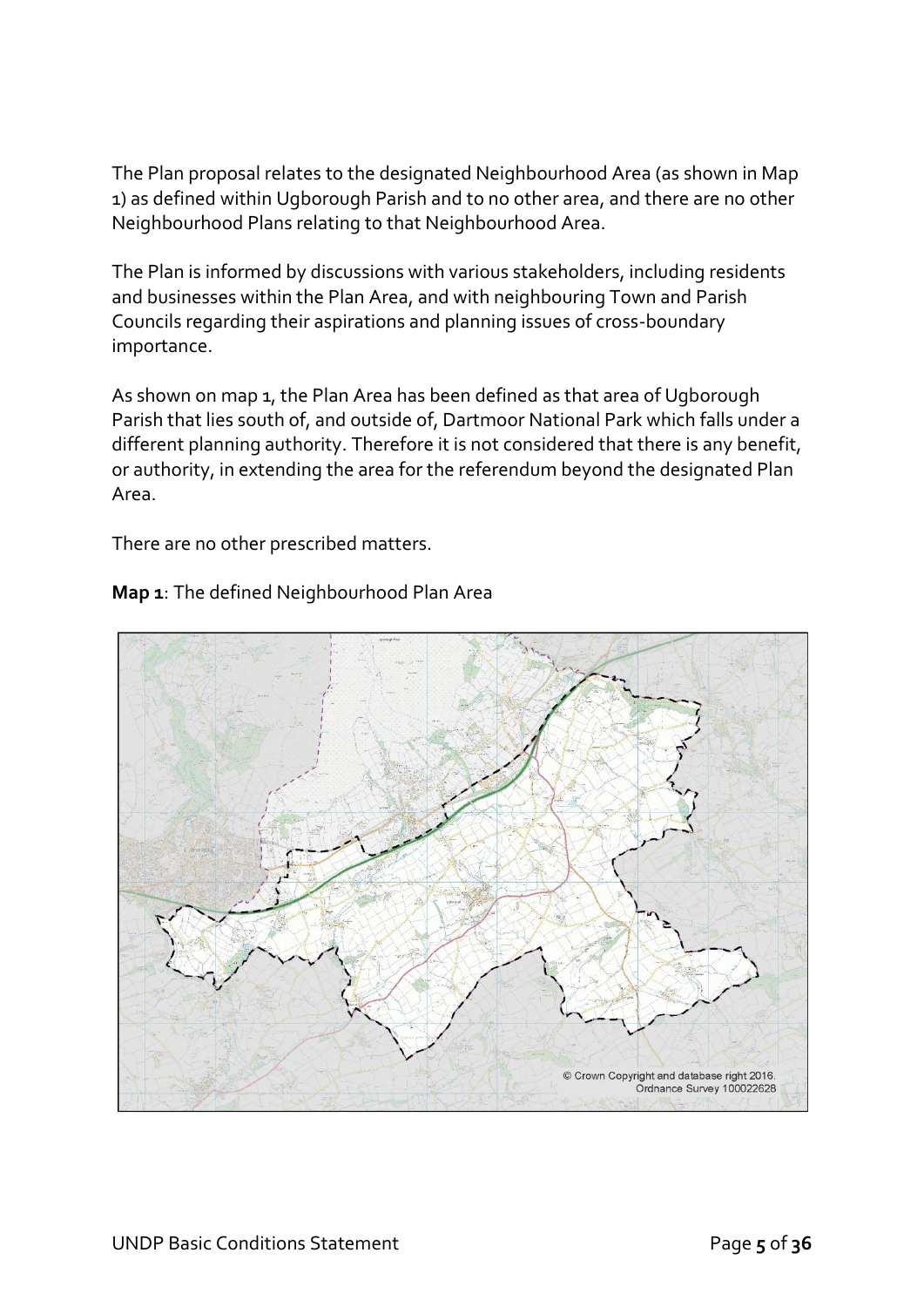All the documents required by part 5, paragraph 15 of the Neighbourhood Planning Regulations 2012 are included in the submission package for the Plan.

The requirements include provision of the following:

- a) a map or statement which identifies the area to which the proposed NDP relates;
- b) a Consultation Statement;
- c) the proposed NDP; and
- d) a statement explaining how the proposed NDP meets the requirements of paragraph 8 of Schedule 4B to the 1990 Act (The Basic Conditions Statement).

### **5. Basic Conditions**

Paragraph 8 of Schedule 4B to the Town and Country Planning Act 1990 (as amended by the Localism Act 2011) and the Neighbourhood Planning Regulations 2012 requires that NDPs must meet the following basic conditions:

- i. The NDP does not breach, and is otherwise compatible with, EU obligations;
- ii. The NDP must have appropriate regard to national policies and advice contained in the National Planning Policy Framework (NPPF);
- iii. The NDP must be in general conformity with the strategic policies contained in the development plan for the area of the local planning authority; and
- iv. The making of the NDP contributes to the achievement of sustainable development.

The Plan has been informed by the extant SH Core Strategy and Local Development Framework (LDF) where these are in conformity with the NPPF. The core strategy and LDF are expected to be superseded by the emerging Plymouth and South West Devon Joint Local Plan (JLP) in 2018 and so the Plan has been written to ensure conformity with the JLP policies.

The Ugborough Neighbourhood Development Plan is considered to meet all of the basic conditions and this document is intended to demonstrate this.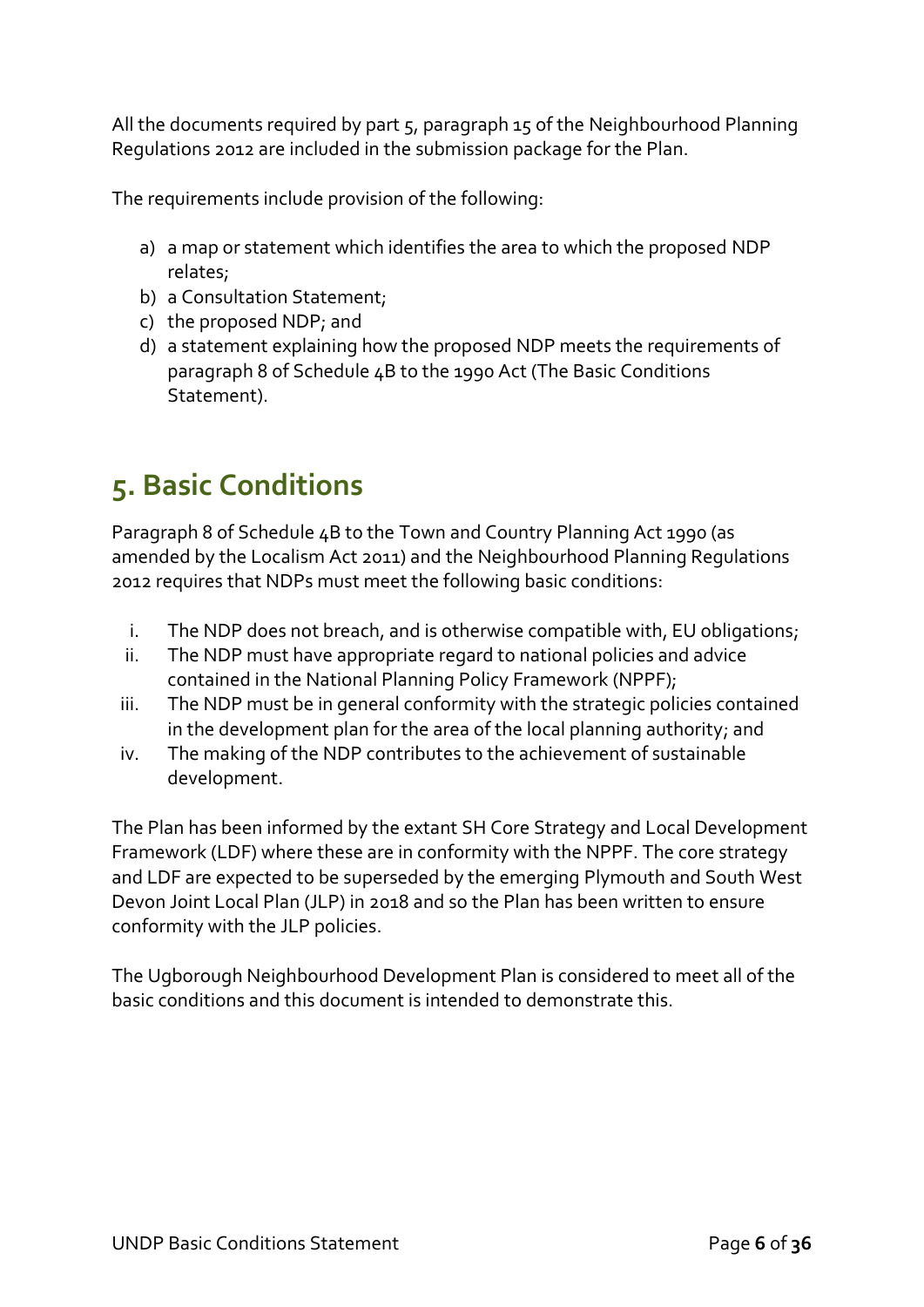### **5(i) Compatibility with EU Obligations.**

Because the Plan is a 'theme based' rather than a 'site based' plan SHDC considers the Plan does not require a Strategic Environmental Assessment (SEA) (European Directive 2001/42/EC, Appendix 9).

No housing or commercial sites are allocated in the Plan. However, the Plan recognises that sites may be brought forward for development, subject to compliance with detailed policies in the Plan.

The Working Group has undertaken a wide range of public engagement events, advertising, roadshows, workshops as well as visits to 'hard to reach' local groups, as detailed in the Consultation Statement.

### **5(ii) Regard to National Policies and Advice.**

The NPPF provides a framework within which local people, and their accountable Town or Parish Council, can produce their own distinctive NDP and the NPPF must be taken into account in the preparation of NDPs.

It sets out the Government's requirements for the planning system as far as it is relevant, proportionate and necessary to do so.

The NPPF, paragraph 184, states that neighbourhood planning provides a powerful set of tools for local people to ensure they receive the right types of sustainable development for their community.

Paragraph 7 of the NPPF lists three dimensions to sustainable development: economic, social and environmental. These dimensions give rise to the need for the planning system to perform a number of roles:

- **an economic role** contributing to building a strong, responsive and competitive economy, by ensuring that sufficient land of the right type is available in the right places and at the right time to support growth and innovation; and by identifying and coordinating development requirements, including the provision of infrastructure;
- **a social role**  supporting strong, vibrant and healthy communities, by providing the supply of housing required to meet the needs of present and future generations; and by creating a high quality built environment, with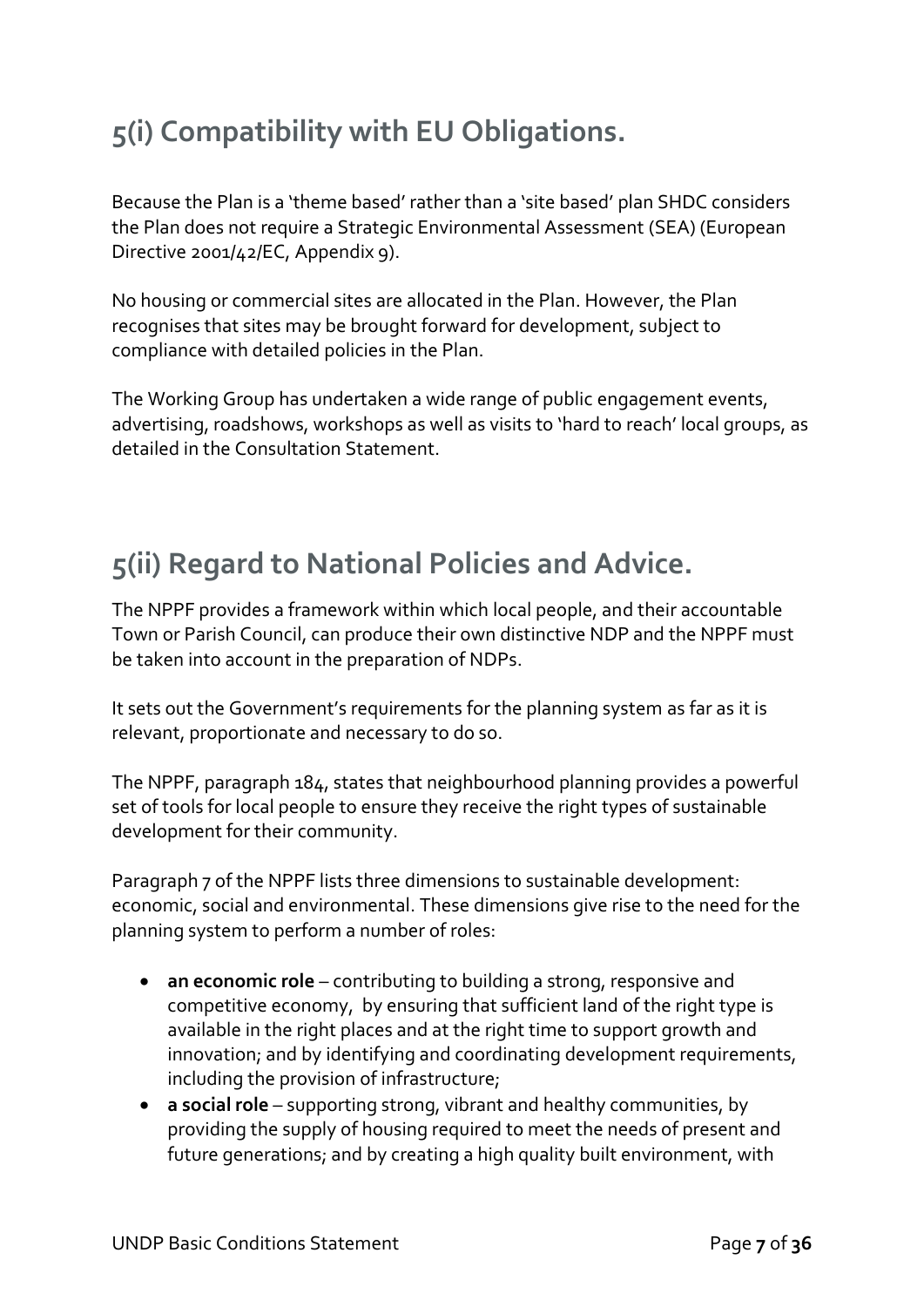accessible local services that reflect the community's needs and support its health, social and cultural well-being; and

• **an environmental role** – contributing to protecting and enhancing our natural, built and historic environment; and, as part of this, helping to improve biodiversity, use natural resources prudently, minimise waste and pollution, and mitigate and adapt to climate change including moving to a low carbon economy.

This section demonstrates that the Plan has regard to the elements set out in the NPPF, relevant to the Plan Area, to delivering sustainable development through:

- i. Conserving and enhancing the historic and natural environment.
- ii. Supporting a prosperous rural economy.
- iii. Promoting sustainable transport.
- iv. Delivering a choice of high quality homes, requiring good design.
- v. Promoting a healthy community.
- vi. Meeting the challenge of climate change and flooding.

The Plan, in some policy areas, repeats elements of the NPPF in order to emphasise the importance of these to the sustainability and environmental aspects that are of particular importance within the Plan Area and to the community.

### **6. Contribution to the Achievement of Sustainable Development**

The NPPF states a presumption in favour of sustainable development. According to the NPPF, sustainable means ensuring that better lives for the community does not mean worse lives for future generations.

Development means growth. Sustainable development is about positive growth, which allows economic, environmental and social progress for this and future generations. National Planning Practice Guidance (2014) provides further advice on how development should be sustainable and respond to climate change.

NPPF, paragraph 10, requires that plans and decisions take account of local circumstances so that they respond to the different opportunities for achieving sustainable development in different areas. This is an acknowledgement that what constitutes sustainable development will be different in different areas.

The NPPF refers variously to "*positively seeking development opportunities, providing a practical framework for planning decisions, taking a positive approach to sustainable*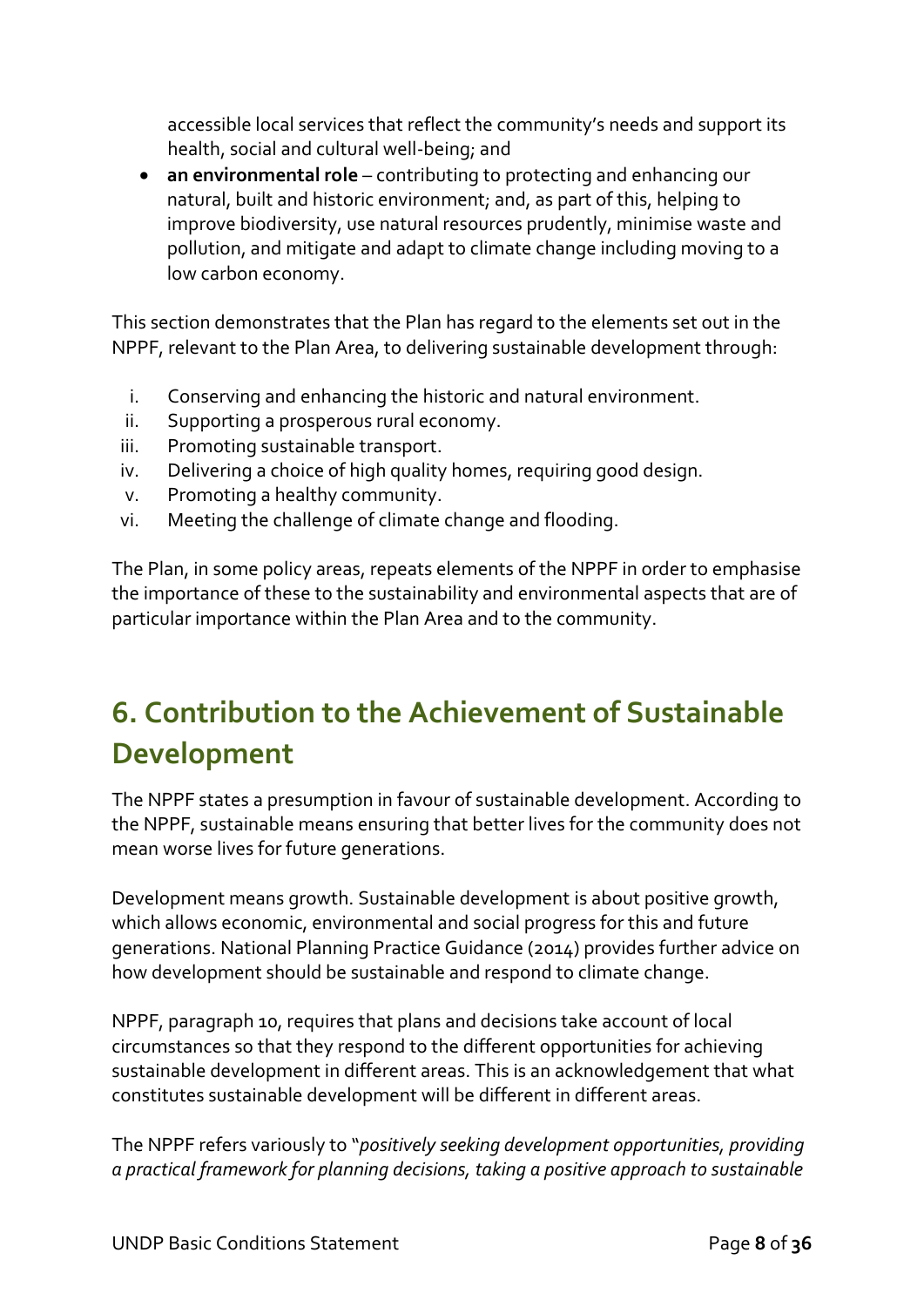*new development, and for neighbourhood plans they must be practical and deliver the sustainable development that communities need*."

### **7. Involvement**

The Plan has been prepared with extensive input from the community and stakeholders as set out in the accompanying Consultation Statement.

The Plan has been consulted on as required by the Neighbourhood Planning (general) Regulations 2012 and responses have been recorded and changes made as described in the Consultation Statement.

The Consultation Statement has been prepared by members of the Working Group and meets the requirements set out in Paragraph 15 (2) of the Regulations. In this regulation 'consultation statement' means a document which:

- a) contains details of the persons and bodies who were consulted about the proposed NDP;
- b) explains how they were consulted;
- c) summarises the main issues and concerns raised by the persons consulted; and
- d) describes how these issues and concerns have been considered and, where relevant, addressed in the proposed NDP.

The Working Group has written the content of the Plan and engaged and consulted throughout the whole process using focus groups and larger public engagement events, roadshows and workshops as detailed in the Consultation Statement.

The Working Group has used a variety of means of engaging with the community of the Plan Area. This has included open public meetings and a variety of questionnaires including:

- a questionnaire to the whole Parish that resulted in the establishment of the focus groups in January 2013(161 responses);
- a car parking survey of Ugborough village residents in January 2014 (100 responses);
- a youth group questionnaire;
- questionnaires at Ugborough Fair Days (30 responses in July 2014);
- questionnaire at roadshows in September 2013; and
- Workshops in January 2014 (85 attendees from the Plan Area).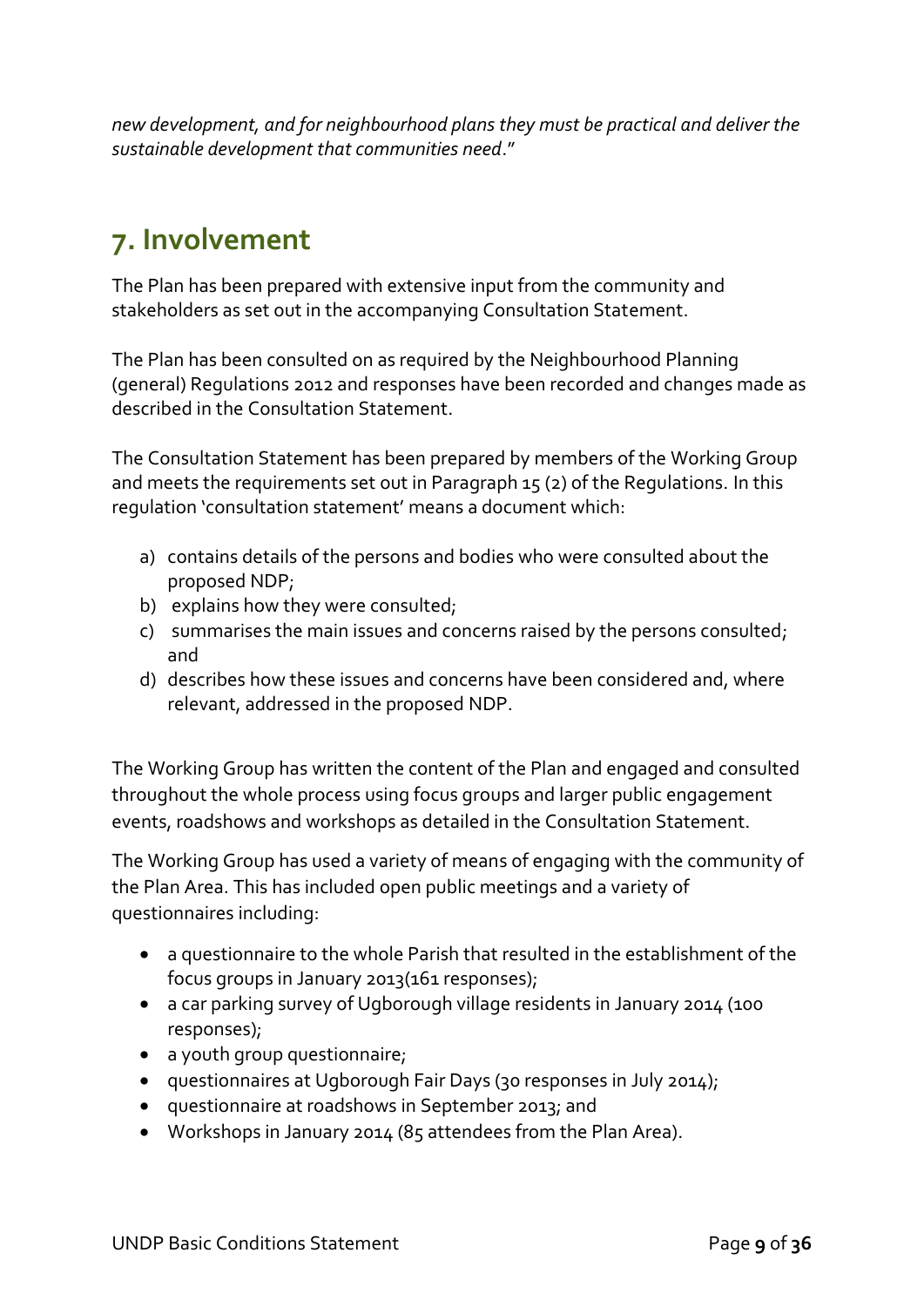There were also specific approaches made to different community groups seeking their views.

The Working Group held road shows throughout the village in order to contact as many people as possible and ensure everyone was able to access information. A large email group was established of interested people who were kept up to date on developments.

The focus groups were set up as a response to areas highlighted in the January 2013 questionnaire as requiring further investigation and these groups then developed their own questionnaires, held regular meetings and collated information.

The Working Group reports regularly to the Parish Council who, in turn, includes a regular monthly report in the Parish Newsletter. The Plan was also the main topic at the 2015 Annual Parish Meeting and discussed at the 2016 and 2017 Parish Meetings.

The Annual Ugborough Village Fairs in July 2013 and July 2014 were an opportunity to tell the community how the Plan was developing and gather their views. There have also been regular displays in the Ugborough Village Bus Shelter.

Originally information on the Plan was publicised through the Parish Council website. However, in late 2014, an independent web site [\(www.ugboroughplan.org\)](http://www.ugboroughplan.org/) was established for the Plan and Twitter and Facebook accounts were set up to help spread information and gather views. These linked into the new village website that was established in early 2015. The Plan website kept people up to date with the progress of the Plan as well as including minutes of meetings and links to wider information about the Plan development process as a whole.

In January 2015 two engagement workshops were held to further explore the emerging themes with members of the community and to gain feedback on relative importance and priority areas. The outcome of these workshops led to the production of an Interim Report distributed by hand to all households in the Plan Area in March and April 2015.

These activities informed the Working Group throughout the Plan development period, allowing the Group to continuously assess environmental, economic and social benefits and impacts of the Plan.

Since the Interim Report the Working Group has been preparing both background supporting material and the policies for the Plan which was presented to the Parish Council in January 2016.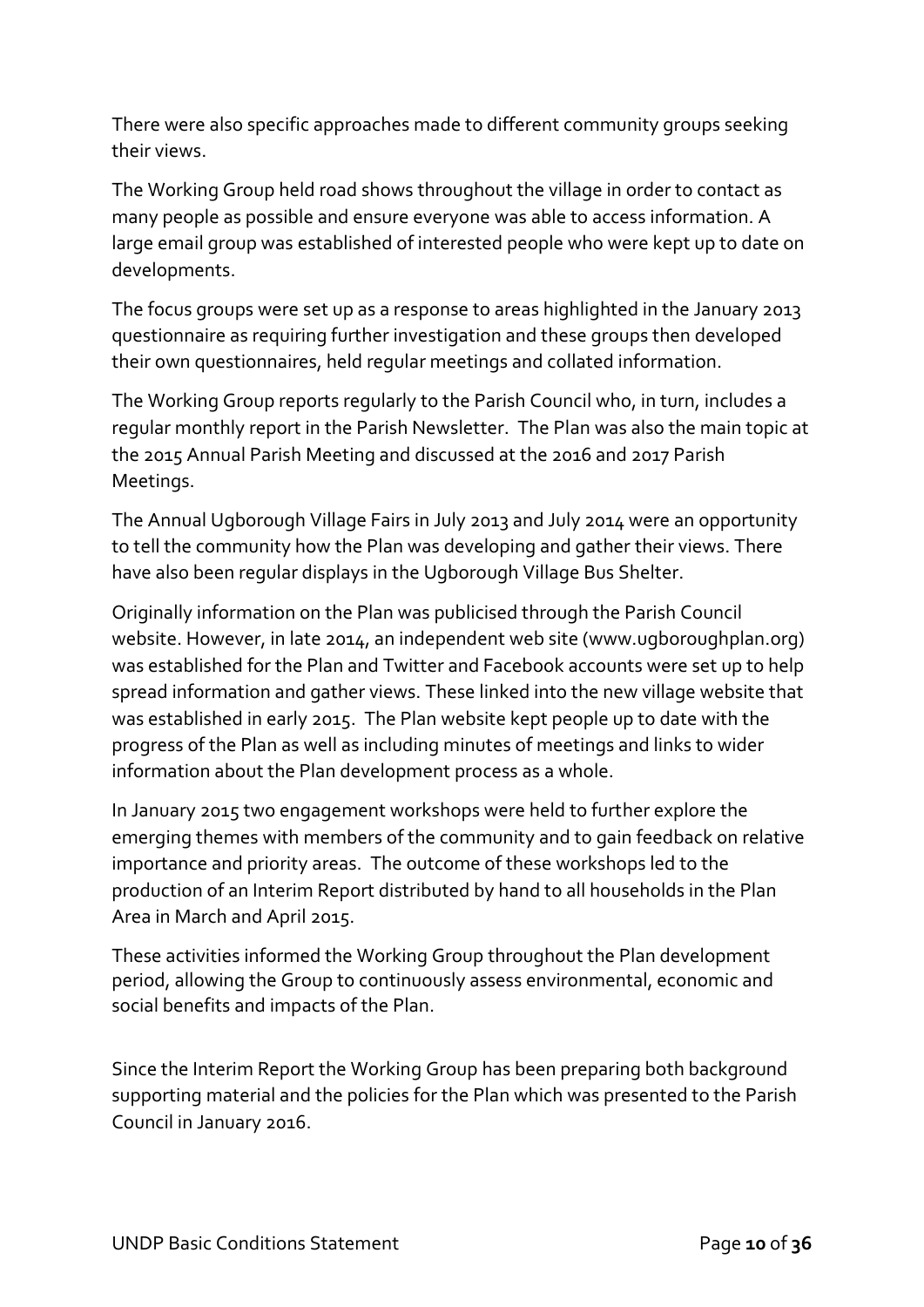Assistance and workshop support has been provided externally by (Mary Ann Nosset and Clare Wright) consultants from CSP (*Community Spirit Partnership CIC*).

The NPPF, paragraph 183, states neighbourhood planning gives communities direct power to develop a shared vision for their neighbourhood and deliver the sustainable development they need. Parish Councils and neighbourhood forums can use neighbourhood planning to set planning policies to determine decisions on planning applications.

The use of the adjective "general" has been considered to introduce a degree of flexibility, although not unlimited, within the Plan; "*Neighbourhood plans must be in general conformity with the strategic policies of the Local Plan*" (NPPF, paragraph 184).

The process of preparing a NDP is undertaken by the community and is intended to be a locally driven process rather than one which is undertaken by the Local Authority. As such it is a significant voluntary undertaking for a local community and one that is not made lightly. To be worth this effort and time, the content of a NDP must be sufficiently different from the Local Plan so that, whilst not undermining the overall strategy (NPPF, paragraph 184), it provides for decision making that would not otherwise be possible without a NDP.

### **8. Conformity of the Plan Policies with Strategic National and Local Policies**

This section describes the Plan objectives, reasoned justification and resulting policies and how they are aligned with national and local policy frameworks. It demonstrates that the Plan has regard to the elements set out in the NPPF, relevant to the Plan Area and to delivering sustainable development through policies for:

- i. Conserving and enhancing the historic and natural environments.
- ii. Supporting a prosperous rural economy.
- iii. Promoting sustainable transport.
- iv. Delivering a choice of high quality homes, requiring good design.
- v. Promoting a healthy community.
- vi. Meeting the challenge of climate change and flooding.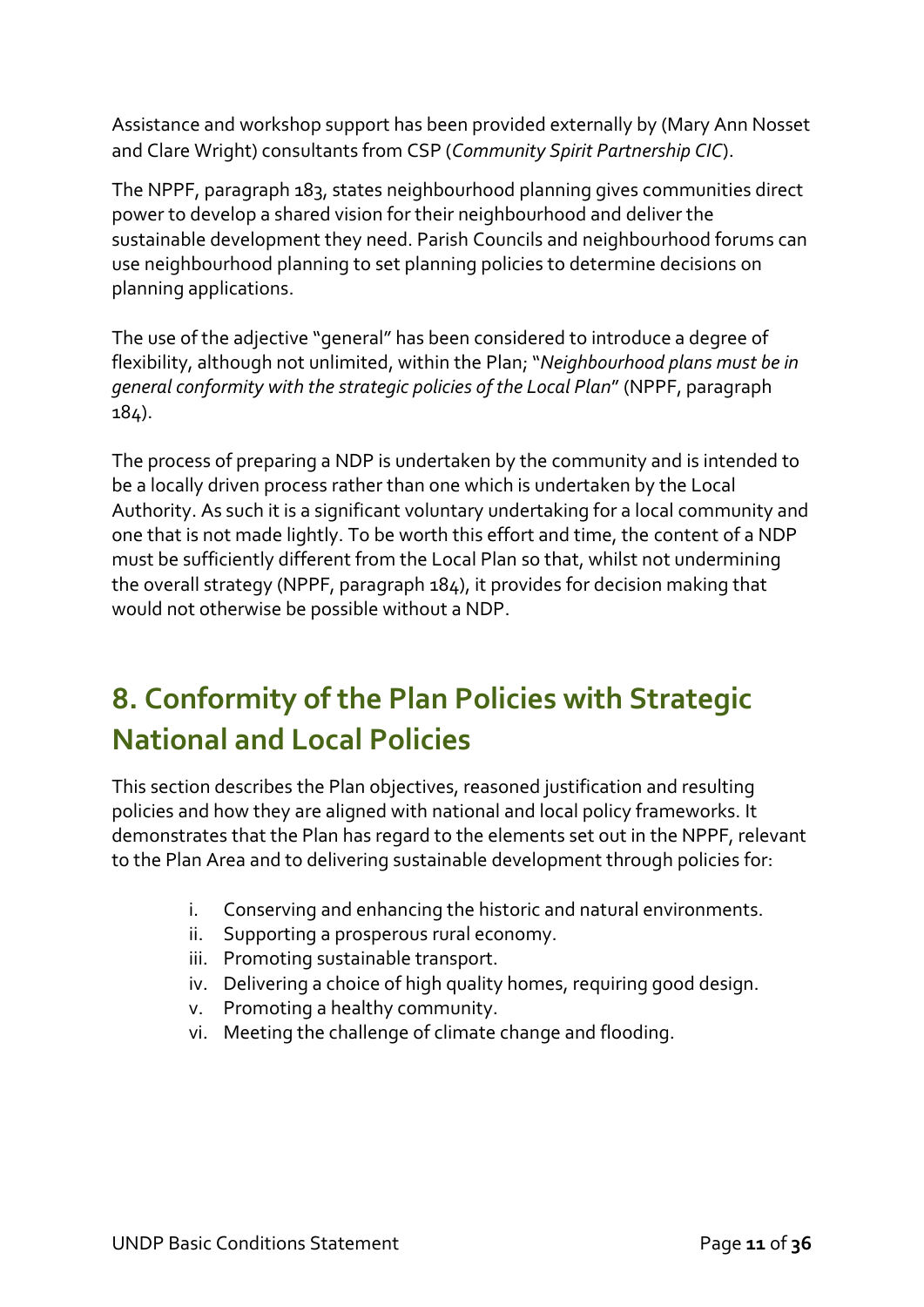### **8(i) Conserving and enhancing the historic and natural environment.**

The overall vision for Plan Area is for it to continue to thrive; meeting the changing needs of the community whilst preserving the distinctive character, landscape, and setting of the Plan Area that has evolved over time.

*'The Ugborough Neighbourhood Development Plan Area sits between the moor and sea with a distinct historic and natural environment and is a strong, balanced, rural community. Our aim is to maintain and enhance its character, support the local community while responding to evolving needs and aspirations and striving towards a sustainable future for all.'*

The Plan objectives and policies collectively support this vision.

One outcome of all the consultations was the recognition of the importance of the characteristics and heritage of the Plan Area.

Paragraphs 109 to 126 of the NPPF cover "Conserving and enhancing the natural environment" and Paragraphs 126 to 141 cover "Conserving and enhancing the historic environment". The SHDC Local Development Framework, Development Policies Development Plan (2010) sets out in DP6 specific policy relating to the historic environment. The emerging Joint Local Plan sets out in DEV21 and DEV22 specific policies relating to conserving the historic environment and development affecting the historic environment.

In line with the NPPF and SHDC policy, the Plan sets the following objective:

#### **The intention is to conserve and enhance the character and heritage of the Plan Area, in particular historic features by**:

- **conserving the characteristics and heritage of the different settlements in the Plan Area.**
- **maintaining the shape and character of Ugborough village, for example the distance of buildings from the central Square with no excessive development in one direction, and the existing street form;**
- **protecting and enhancing landscaping, green infrastructure and strip field systems; and**
- **protecting and enhancing the natural environment, including hedgerows.**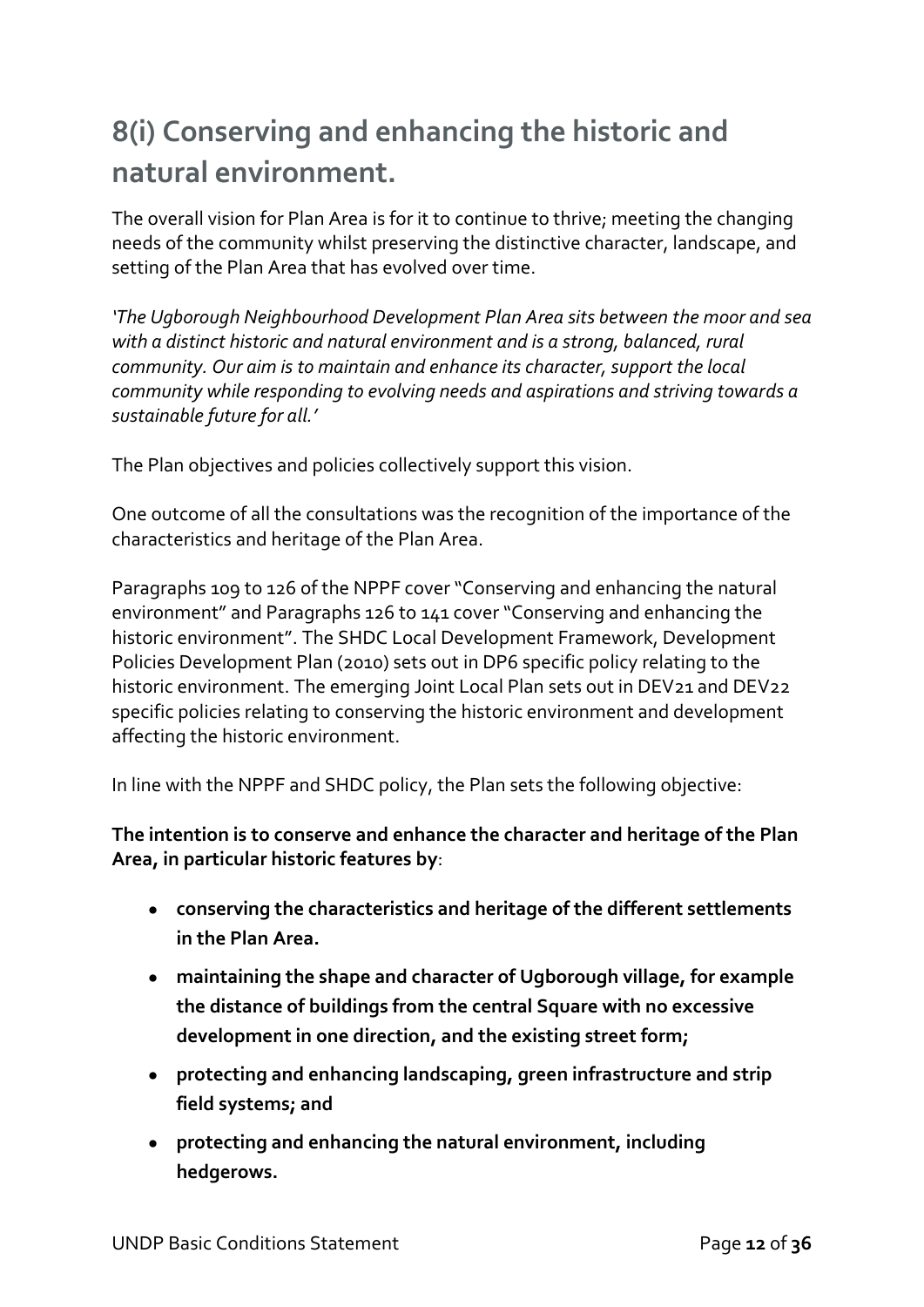Ugborough village has a conservation area along with several historic and listed buildings and structures. There are also other historic and listed buildings and structures throughout the Plan Area.

The Plan Area and Ugborough Village Conservation Area Character Appraisals describe the key features that create the special interest and characterise the distinctive appearance of the Plan Area and Conservation Area.

The community consider it extremely important that any new development protects the principal views and vistas and rolling countryside in the Plan Area. The undulating nature of the Plan Area and the variety of views and vistas are seen as an important and valued characteristic.

#### **Biodiversity**

.

Within the Plan Area there are no Sites of Special Scientific Interest or special conservation areas, no national or international conservation sites or specific conservation target areas. However, the area does contain some protected species such as bats, owls and dormice.

The NPPF requires that planning policies minimise negative impacts on biodiversity and, where possible, enhance it. (NPPF paragraphs 9, 17, 109, 113, 114, 116 to 119 and 157). The Plan supports the NPPF and SHDC policies to ensure the continued protection of any protected and rare species and a wide range of internationally, EU and UK protected species and local species present in the Plan Area. The intention is to ensure that any development in the Plan Area has the least impact on biodiversity and, where possible, enhances it in accordance with best practice and legislation.

Under the Biodiversity Duty introduced by the Natural Environment and Rural Communities (NERC) Act 2006, part c 16, Section 40: "Every public authority must, in exercising its function, have regard, so far as is consistent with the proper exercise of those functions, to the purpose of conserving biodiversity."

[\(http://www.legislation.gov.uk/ukpga/2006/16/section/40\)](http://www.legislation.gov.uk/ukpga/2006/16/section/40) Moreover, biodiversity is recognised by the Department for Environment, Food and Rural Affairs (DEFRA) as 'a core component of sustainable development, underpinning economic development and prosperity and has an important role to play in developing locally distinctive and sustainable communities.' (DEFRA: Guidance for Public Authorities in implementing the Biodiversity Duty, 2007,

[https://www.gov.uk/government/uploads/system/uploads/attachment\\_data/file/693](https://www.gov.uk/government/uploads/system/uploads/attachment_data/file/69311/pb12585-pa-guid-english-070516.pdf) [11/pb12585-pa-guid-english-070516.pdf\)](https://www.gov.uk/government/uploads/system/uploads/attachment_data/file/69311/pb12585-pa-guid-english-070516.pdf) This duty requires consideration of biodiversity to be embedded as an integral part of policy and decision making which needs to visibly contribute to achieving the national Government's [Biodiversity 2020](https://www.gov.uk/government/publications/biodiversity-2020-a-strategy-for-england-s-wildlife-and-ecosystem-services)  [strategy.](https://www.gov.uk/government/publications/biodiversity-2020-a-strategy-for-england-s-wildlife-and-ecosystem-services) [\(https://www.gov.uk/government/publications/biodiversity-2020-a](https://www.gov.uk/government/publications/biodiversity-2020-a-strategy-for-england-s-wildlife-and-ecosystem-services)[strategy-for-england-s-wildlife-and-ecosystem-services\)](https://www.gov.uk/government/publications/biodiversity-2020-a-strategy-for-england-s-wildlife-and-ecosystem-services)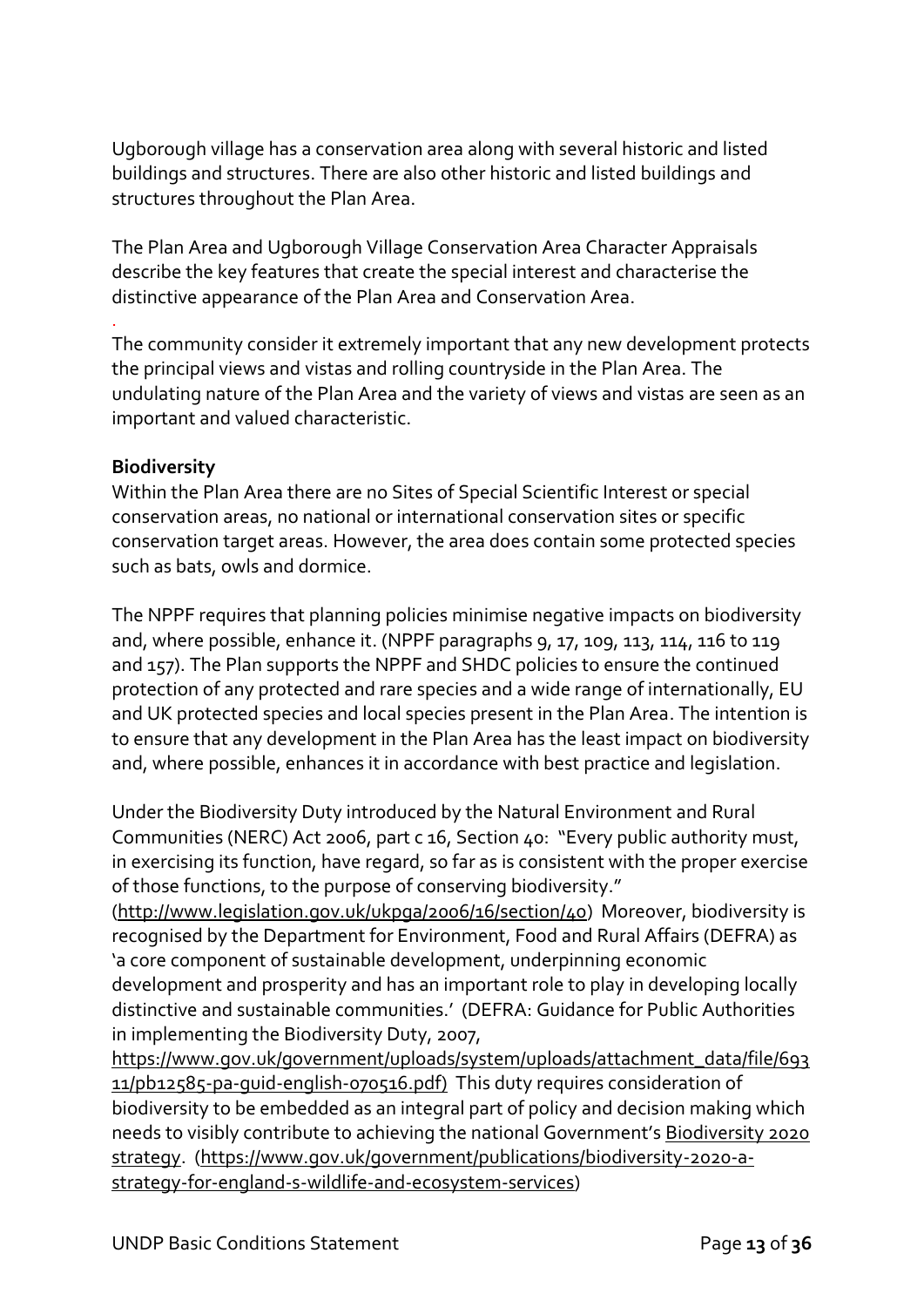The SHDC Local Development Framework, Development Policies Development Plan (2010) sets out in detail specific policies relating to biodiversity, namely Development Policies DP2, Landscape Character and DP5, Biodiversity and Geological Conservation. The emerging Joint Local Plan contains specific policies relating to biodiversity, namely DEV24, landscape character, DEV28, protecting and enhancing biodiversity and geological conservation, and DEV30, trees, woodlands and hedgerows.

The Plan policies that seek to conserve and enhance the historic and natural environment, and ensure minimum impact on biodiversity are UG1, UG2, UG11, **UG12 and UG13.**

| Ugborough<br><b>NDP Policy</b>                                        | <b>SHDC Local</b><br>Development<br>Framework,<br><b>Core Strategy</b><br>(2006) | <b>SHDC Local</b><br>Development<br>Framework,<br>Development<br><b>Policies</b><br>Document<br>(2010) | <b>Emerging</b><br>Plymouth<br>and South<br><b>West Devon</b><br><b>Joint Local</b><br>Plan (2017)      | <b>NPPF</b><br>paragraphs                            |
|-----------------------------------------------------------------------|----------------------------------------------------------------------------------|--------------------------------------------------------------------------------------------------------|---------------------------------------------------------------------------------------------------------|------------------------------------------------------|
| <b>UG1 Historic</b><br>and<br>environmental<br>features<br>(heritage) | CS <sub>10</sub>                                                                 | DP <sub>6</sub>                                                                                        | DEV <sub>21</sub><br>DEV <sub>22</sub>                                                                  | 109-125 &<br>$126 - 141$                             |
| <b>UG2 Skyline and</b><br>other views and<br>vistas                   |                                                                                  |                                                                                                        | DEV <sub>24</sub>                                                                                       | 59                                                   |
| <b>UG11</b><br>Landscape and<br>built<br>environment<br>character     | CS <sub>10</sub>                                                                 | DP <sub>2</sub> , DP <sub>5</sub> , DP <sub>6</sub>                                                    | DEV <sub>21</sub><br>DEV <sub>22</sub><br>DEV <sub>27</sub> ,<br>DEV <sub>28</sub><br>DEV <sub>30</sub> | $9; 17; 58 - 68;$<br>109; 113; 114;<br>116-119; 157. |
| UG12 Design                                                           | CS <sub>7</sub>                                                                  | DP <sub>1</sub>                                                                                        | DEV <sub>20</sub>                                                                                       | $56 - 68$                                            |
| <b>UG13</b><br>Conservation<br>Area                                   |                                                                                  | DP <sub>6</sub>                                                                                        | DEV <sub>21</sub><br>DEV <sub>22</sub>                                                                  | 17;64;67                                             |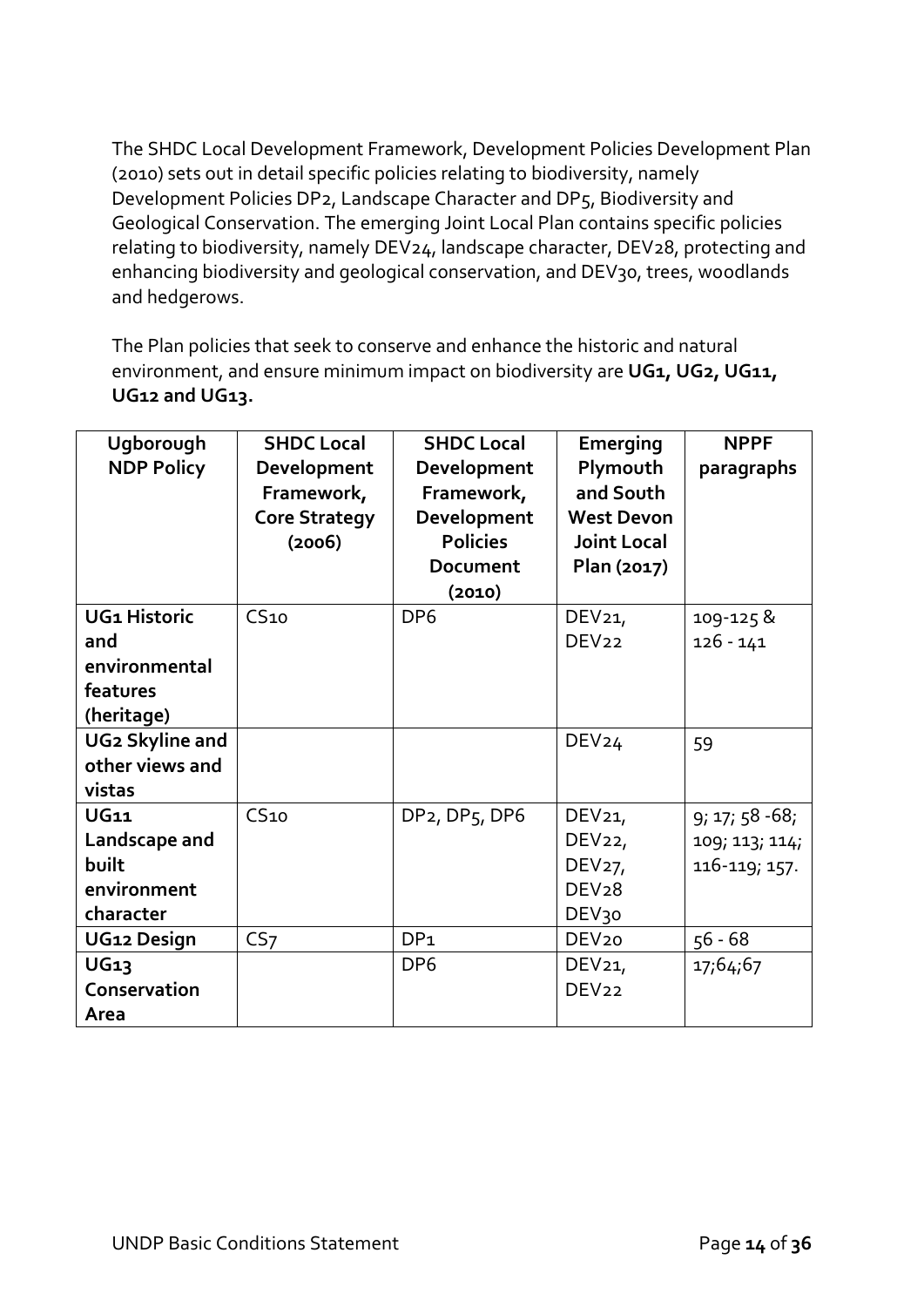### **8(ii) Supporting a prosperous rural economy.**

Paragraph 28 of the NPPF states that:

*'Planning policies should support economic growth in rural areas in order to create jobs and prosperity by taking a positive approach to sustainable new development. To promote a strong rural economy, local and neighbourhood plans should:*

- *support the sustainable growth and expansion of all types of business and enterprise in rural areas, both through conversion of existing buildings and welldesigned new buildings;*
- *promote the development and diversification of agricultural and other landbased rural businesses;*
- *support sustainable rural tourism and leisure developments that benefit businesses in rural areas, communities and visitors, and which respect the character of the countryside. This should include supporting the provision and expansion of tourist and visitor facilities in appropriate locations where identified needs are not met by existing facilities in rural service centres; and*
- *promote the retention and development of local services and community facilities in villages, such as local shops, meeting places, sports venues, cultural buildings, public houses and places of worship.'*

In line with the NPPF and emerging Joint Local Plan policy DEV15, supporting the rural economy, the Plan sets the following objectives in order to support a prosperous rural economy:

- **Support the continuation and development of small rural businesses employing local people as far as possible in order to provide opportunities for those living in the area. This includes enhancing the viability of farming and other land-based rural enterprises by supporting business diversification.**
- **Promote Ugborough Village and the Plan Area as a base from which to explore Dartmoor and the coast.**

**Rural businesses and farming diversification** - the intention is to:

• support the farmed countryside and agriculture as a viable industry sector in the Plan Area by supporting the farming community including respecting the frequent movement of farming vehicles and farm animals, and understanding that farmed land is the equivalent of an industrial shop floor;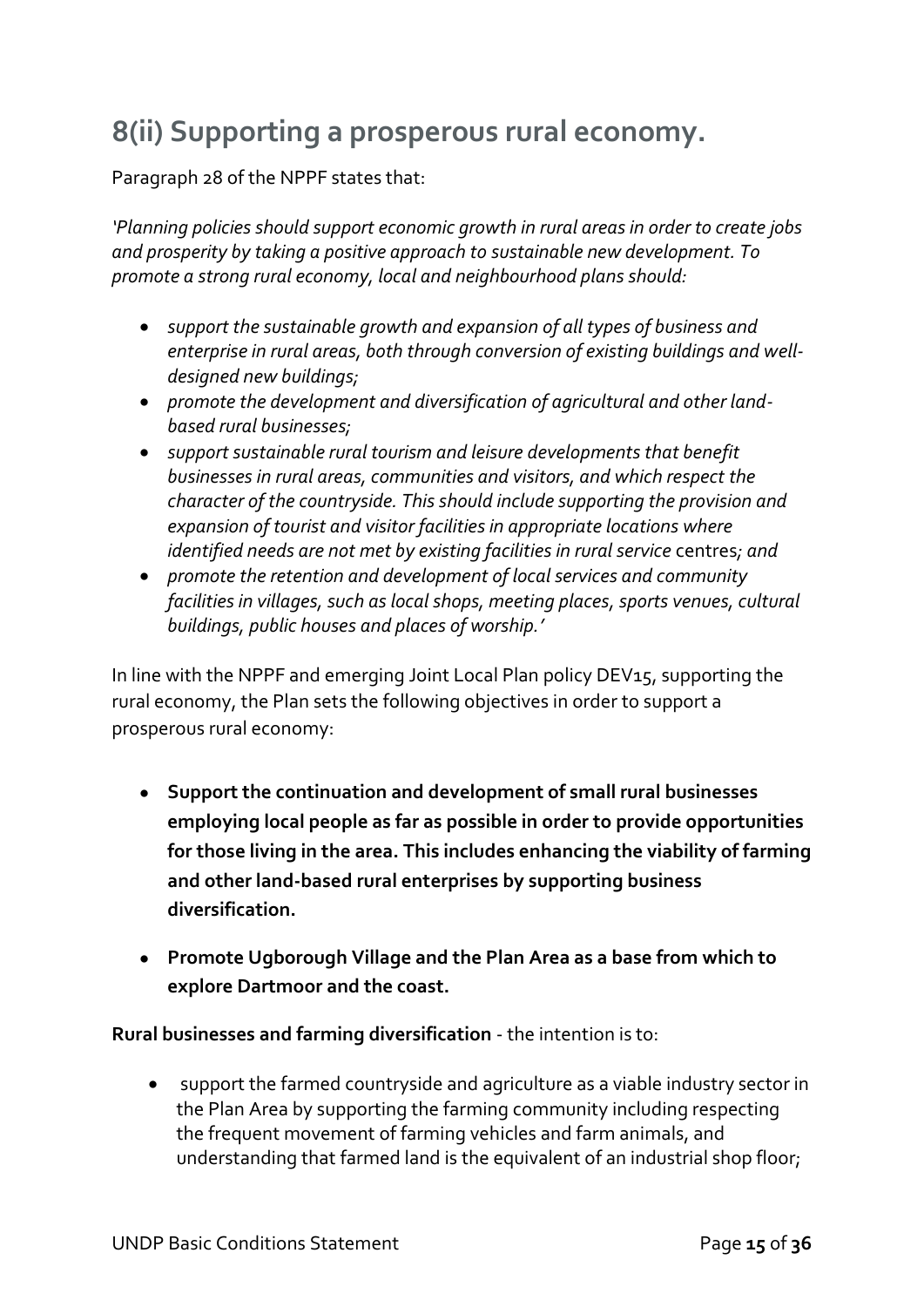- support existing rural businesses and encourage growth and sustainability, as well as encourage and support appropriate new initiatives. This includes supporting small scale rural enterprise and diversification that is appropriate for the local roads, landscape and attractiveness of the Plan Area. At the same time, it is important that new isolated businesses are not generated in the open countryside; and
- do nothing to create barriers to the local economy.

#### **Attracting visitors to the Plan Area - t**he intention is to:

- protect and enhance the features within the Plan Area which attract visitors to the area;
- publicise the Plan Area as an all year round base for visitors through better advertising and encouraging new sustainable initiatives;
- review and provide new information for visitors and residents in order to promote the Plan Area as a year round base from which to explore South Devon, Dartmoor, the coast and the surrounding areas;
- support a range of rural businesses that provide accommodation, facilities and services for visitors to the Plan Area including those providing overnight accommodation, pubs and restaurants; and
- ensure any new development enhances the unique characteristics of the Plan Area and does not adversely impact on existing public rights of way so that these remain open to all users.

The farming communities are an important and viable business sector and it is essential to support both the existing rural businesses as well as encouraging growth and diversification. Many of the farms within the Plan Area are family run concerns and family members are keen to continue to work in the agricultural sector. Therefore, new businesses have been established in agricultural contracting, horse fodder and wood chipping. The community have said they wish to support the diversification of farms. There are also a number of other business within the Plan Area, including Wrangaton Business Park, equestrian centres, a repair garage and public houses.

#### **New technologies**

The NPPF states, paragraph 42, "*advanced high quality communications infrastructure is essential for sustainable economic growth. The development of high speed broadband technology and other communications networks also plays a vital role in enhancing the provision of local community facilities and services*."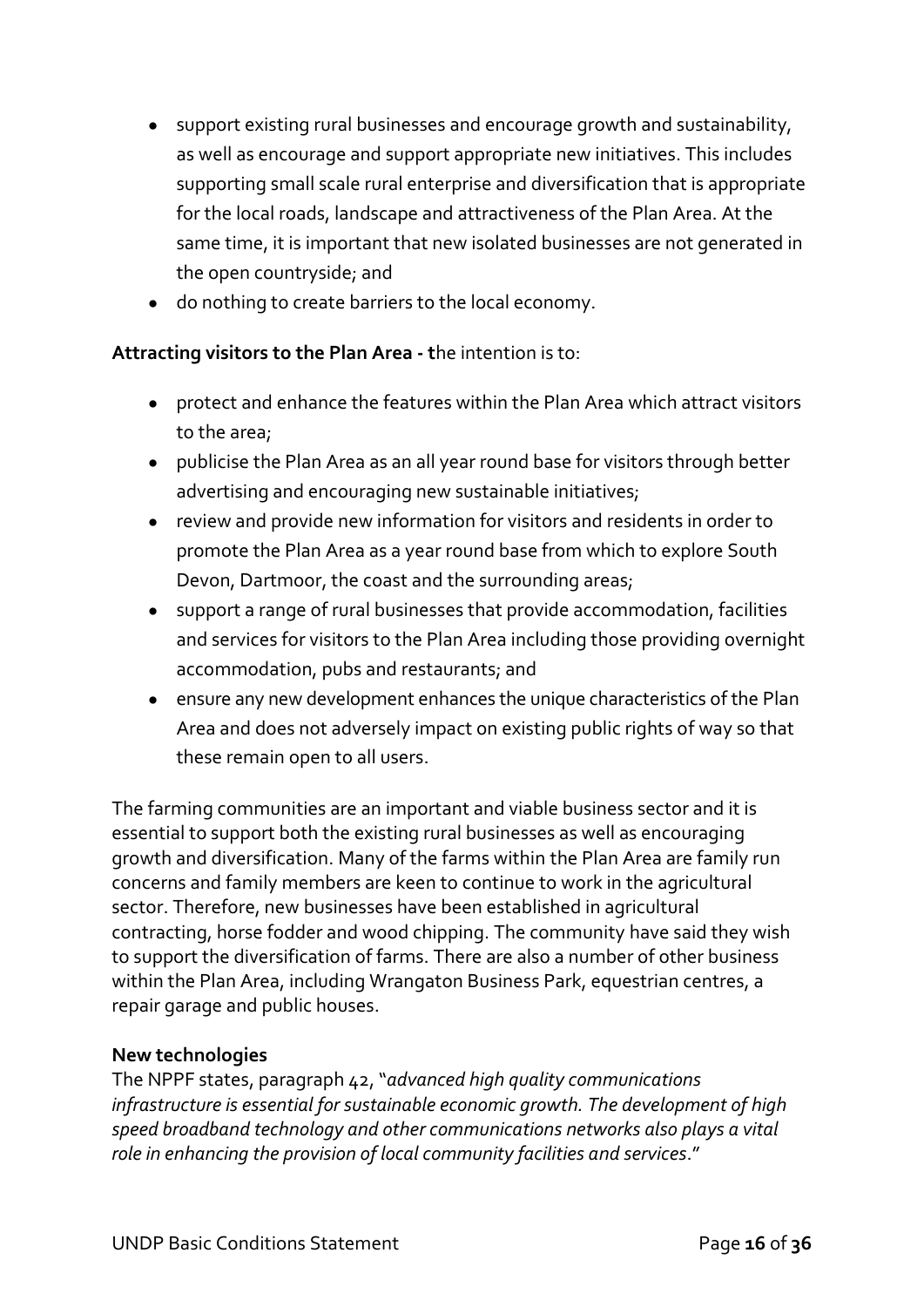Slow broadband internet connections effects the ability of some residents in the Plan Area to access information, particularly those in outlying areas. It also impacts on the performance of rural businesses that rely on broadband as a key means of communication. This is not ideal for attracting new businesses or for growth in existing ones.

Initiatives will be encouraged that would improve the coverage and speed of broadband within the Plan Area and the potential for local businesses, homes workers and general internet users to benefit from high speed broadband and other emerging technologies.

The Plan policies that seek to build a strong economy consistent with existing strengths and locally appropriate opportunities are **UG15 and UG16.**

| <b>Ugborough NDP</b>   | <b>Emerging Plymouth and South West</b> | <b>NPPF</b> |
|------------------------|-----------------------------------------|-------------|
| <b>Policy</b>          | Devon Joint Local Plan (2017)           | paragraphs  |
| UG <sub>15</sub> Rural | DEV15                                   | $28,42-46$  |
| <b>Businesses</b>      |                                         |             |
| UG16 Visitors to the   |                                         | 28          |
| <b>Plan Area</b>       |                                         |             |

### **8(iii) Promoting sustainable transport.**

Paragraphs 29 to 41 of the NPPF, Promoting sustainable transport, states that:

"*Transport policies have an important role to play in facilitating sustainable development but also in contributing to wider sustainability and health objectives. Smarter use of technologies can reduce the need to travel. The transport system needs to be balanced in favour of sustainable transport modes, giving people a real choice about how they travel. However, the Government recognises that different policies and measures will be required in different communities and opportunities to maximise sustainable transport solutions will vary from urban to rural areas*."

In line with the NPPF, paragraphs 32 and 34, SHDC Core strategy, SO13 and SO14, and emerging Joint Local Plan DEV31, the Plan sets the following objective:

**To improve traffic management within the Plan Area by recognising the character, capacity and constraints of the roadways serving the Plan Area.**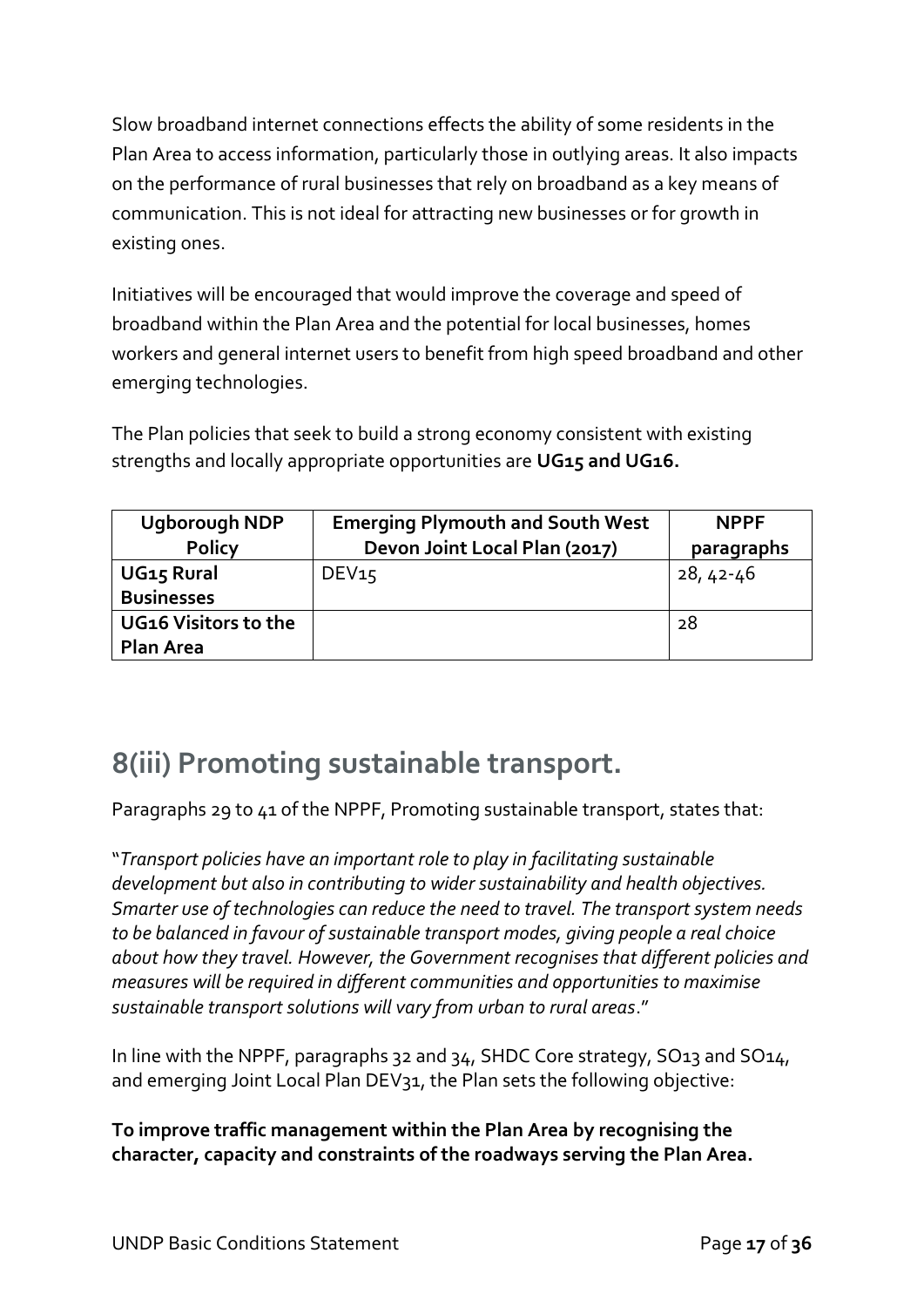**The intention is that any new development does not worsen, and if possible improves, traffic flow in the Plan Area, and particularly in Ugborough village and the lanes serving it. Thereby, maintaining a safe environment for pedestrians (particularly children), horse-riders, livestock movements, cyclists and other road users.** 

This will be achieved by ensuring that:

- any new development has access to a sustainable transport infrastructure including walking, cycling, horse riding and public transport;
- any new development has safe vehicular and pedestrian access and promotes pedestrian safety; and
- local bus services and connections with other services are supported and maintained.

Due to its rural location the connectivity beyond the Plan Area for commuting and access to services is a key issue and public transport in and through the Plan Area is limited. Ugborough village is served by bus only one day a week and narrow, steep lanes throughout the Plan Area hinder walking to the only convenient and regular public transport over 1 mile away.

Lanes in the Plan Area have no pedestrian zones and pavements are very limited within Ugborough village and surrounding hamlets. Certain lanes are also being declassified and will no longer be maintained.

For most people living in the Plan Area the car has become the principal mode of transport. This has become increasingly the case over the last 20 years as many people now commute to work outside the area.

During school terms buses, as well as private vehicles, are used to convey schoolchildren to and from Ugborough village, both transporting children to and from the local Ivybridge schools and bringing them in to the village to the primary school and preschool. Increasingly, greater use is being made of internet shopping and this has led to an increase in home deliveries leading to more and larger vehicles on lanes and streets.

All these factors have led to more congestion on lanes and roads into and through Ugborough village.

The Plan policies that seek to minimise transport and traffic flow issues and promote sustainable transport are **UG3 and UG14.**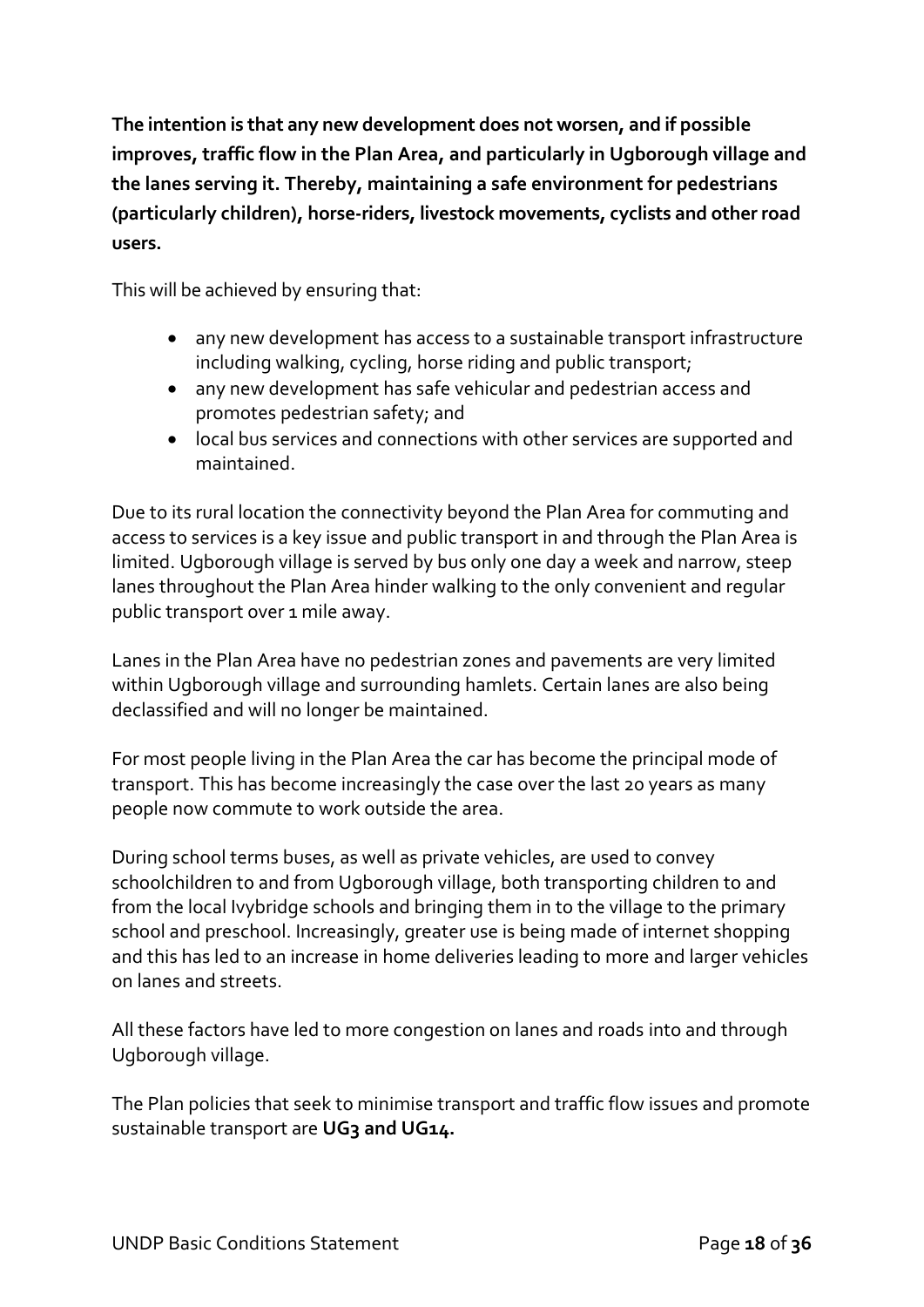| Ugborough               | <b>SHDC Local</b>                                           | <b>SHDC Local</b>                                                                 | Emerging                                                                        | <b>NPPF</b> |
|-------------------------|-------------------------------------------------------------|-----------------------------------------------------------------------------------|---------------------------------------------------------------------------------|-------------|
| <b>NDP Policy</b>       | Development<br>Framework,<br><b>Core Strategy</b><br>(2006) | Development<br>Framework,<br>Development<br><b>Policies</b><br>Document<br>(2010) | Plymouth<br>and South<br><b>West Devon</b><br><b>Joint Local</b><br>Plan (2017) | paragraphs  |
| UG <sub>3</sub> Traffic | SO <sub>13</sub> , SO <sub>14</sub> ,                       | DP <sub>7</sub>                                                                   | DEV31                                                                           | 30, 32, 34, |
| <b>Flow</b>             | CS <sub>8</sub>                                             |                                                                                   |                                                                                 | 35, 39      |
| <b>UG14</b>             |                                                             | DP <sub>7</sub>                                                                   | DEV31                                                                           | 32, 35      |
| Sustainability          |                                                             |                                                                                   |                                                                                 |             |

### **8(iv) Delivering a choice of high quality homes.**

The NPPF, paragraphs 50 and 55, attaches great importance to the delivering of a choice of high quality homes through sustainable development, particularly in rural areas, and advocates a mix of housing based on current and future demographic trends, market trends and the needs of different groups in the community (such as, but not limited to, families with children, older people, people with disabilities, service families and people wishing to build their own homes).

The Plan has regard to the NPPF, SHDC Core Strategy, SHDC Local Development Framework policies (where they are in conformity with the NPPF) and emerging Joint Local Plan policies in setting out clear housing policies that seek to deliver appropriate provision of new high quality homes to meet identified local need. (See table below for list of relevant policies.)

The Plan sets the following housing objective:

- **Provide new homes that respond to the need identified within the Plan Area ensuring the quantity, quality, location, type and tenure of any new homes meet the criteria set by those living in the Plan Area and are consistent with the emerging Joint Local Plan.**
- **Deliver new homes over the period of the Plan in line with historic growth trend (currently an average of 3 new homes per year).**
- **Deliver a mix of housing that meets the needs of all sections of our community.**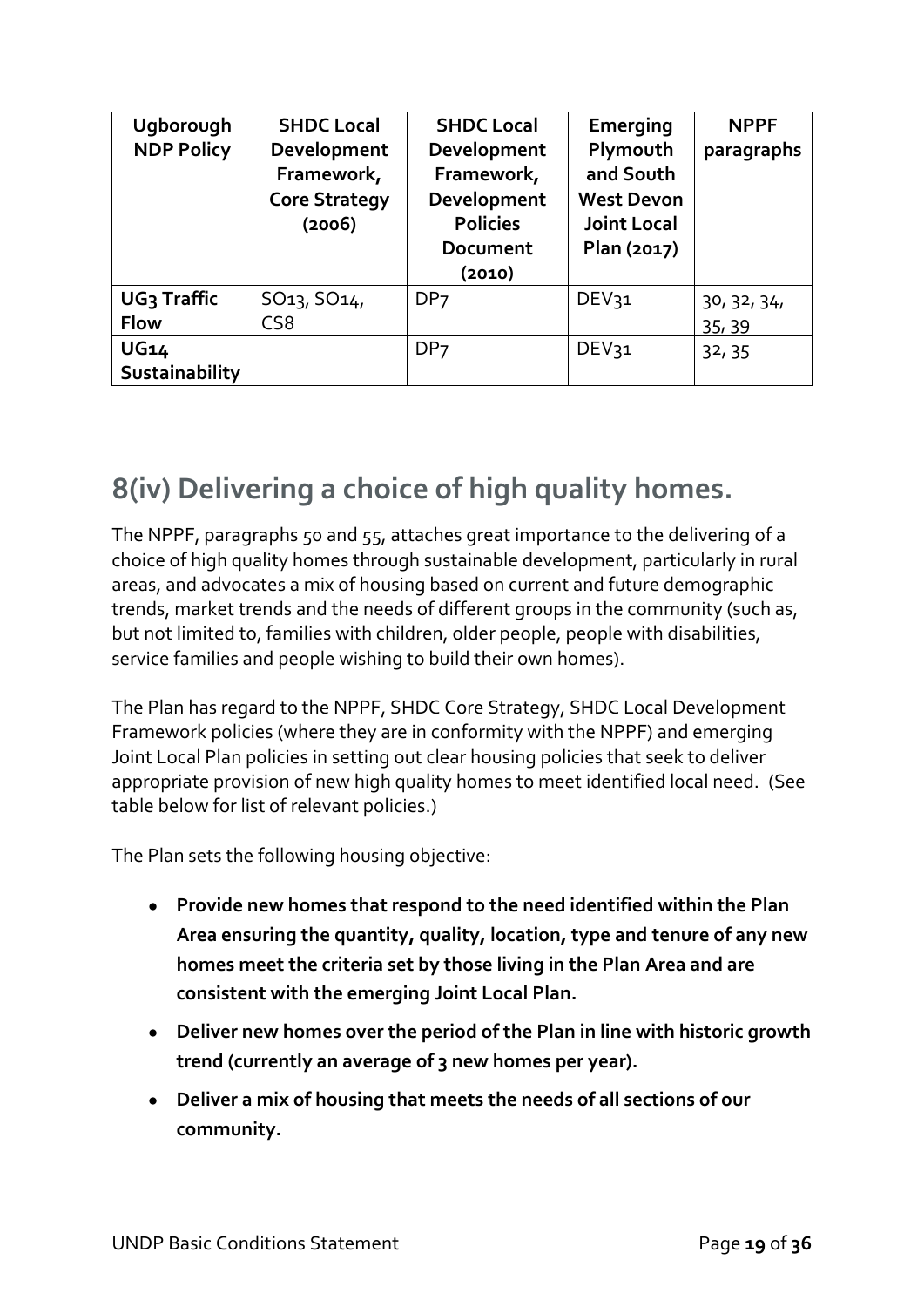The Plan seeks to provide new homes to deliver:

- the identified housing need;
- the continuation, as far as possible, of the historic trend in growth over the last 20 years, while recognizing that there may be fewer opportunities for infill and conversion of farm buildings over time and that development may be in small pockets in sustainable locations; and
- the proportionality of growth to existing housing stock.

The new housing will be made up of a variety of housing:

- Small pockets of development including affordable homes, self-build and open market housing. This will be within or close to the existing boundaries of settlements, with consideration given to access to major roads, public transport and key services.
- Conversions of redundant farm buildings.
- Infill of single dwellings where appropriate.

All new housing will also be expected to conform to the criteria in the relevant housing policies, e.g. quality of design and sustainability factors. The expectation is that many of these new homes will be spread throughout the Plan Area as has happened historically. The community wishes to focus on development where it is needed, e.g. close to land based businesses, and where there are good services such as good road access, power, water, drainage, broadband and access to public transport.

Small scale development, defined in the Plan as less than 10 in any one place, will deliver the Plan Area's needs and is in keeping with historic growth trends. The Plan positively supports development whilst recognising that larger development will be limited by access and topography to sustainable locations, such as the sites at Filham in the west of the Plan Area identified within the emerging Joint Local Plan.

Affordable housing is sought as an integral part of any development of three or more, with each site generating at least 35% affordable homes to meet local need. Although the emerging JLP proposes 30% affordable housing, the Ugborough Neighbourhood Development Plan requires 35% in order to ensure there are sufficient affordable homes to meet need within small scale developments.

The Plan sets out the following policies that aim to provide a quantum of housing which more than meets local need through a wide choice of high quality homes, **UG4, UG5, UG6, UG7, UG8, UG9, UG10, UG11, UG12, UG13 and UG14.**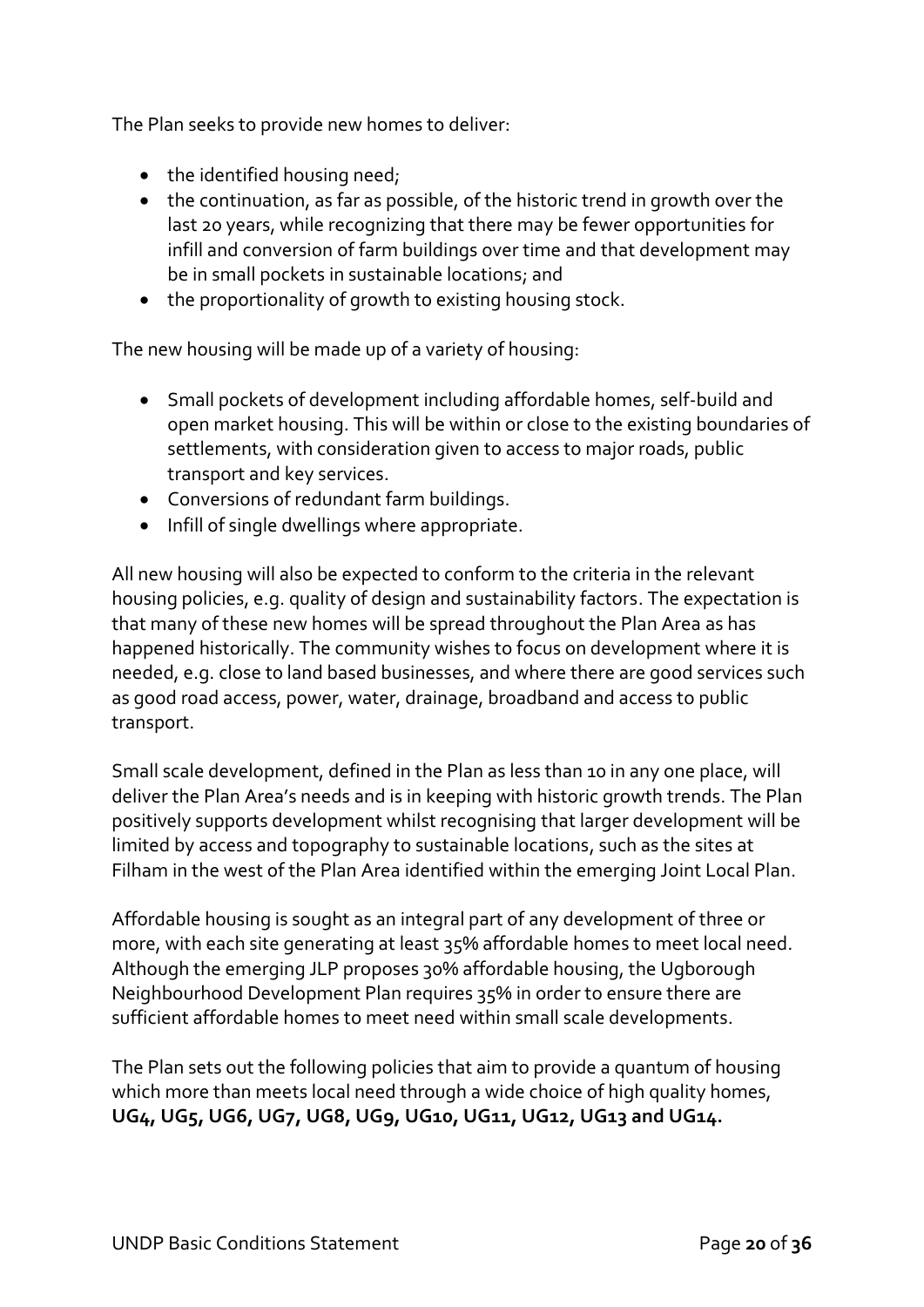| Ugborough             | <b>SHDC Local</b> | <b>SHDC Local</b>           | <b>Emerging</b>    | <b>NPPF</b> |
|-----------------------|-------------------|-----------------------------|--------------------|-------------|
| <b>NDP Policy</b>     | Development       | Development                 | Plymouth           | paragraphs  |
|                       | Framework,        | Framework,                  | and South          |             |
|                       | Core              | <b>Development Policies</b> | West               |             |
|                       | <b>Strategy</b>   | Document (2010)             | Devon              |             |
|                       | (2006)            |                             | Joint              |             |
|                       |                   |                             | <b>Local Plan</b>  |             |
|                       |                   |                             | (2017)             |             |
| <b>UG4 Small</b>      | CS <sub>7</sub>   | DP <sub>1</sub>             | TTV <sub>30</sub>  | 50          |
| scale housing         |                   |                             | TTV <sub>31</sub>  |             |
| developments          |                   |                             | SO <sub>9</sub>    |             |
| of less than 10       |                   |                             | SO <sub>10</sub> , |             |
|                       |                   |                             | <b>SO11</b>        |             |
| UG5 Infill sites      |                   |                             |                    |             |
| UG <sub>6</sub>       |                   |                             |                    | 28, 51, 55  |
| <b>Conversion of</b>  |                   |                             |                    |             |
| farm buildings        |                   |                             |                    |             |
| <b>UG7 New</b>        |                   |                             | TTV8,              | 50, 54      |
| affordable            |                   |                             | <b>TTV9</b>        |             |
| housing               |                   |                             | DEV <sub>9</sub>   |             |
| <b>UG8 Local</b>      |                   |                             |                    | 55          |
| connection            |                   |                             |                    |             |
| UG9 Self-             |                   |                             | <b>DEV9</b>        | 50          |
| build/custom          |                   |                             |                    |             |
| build                 |                   |                             |                    |             |
| UG10 Older            |                   | <b>DP11</b>                 | <b>DEV9</b>        | 50          |
| persons'              |                   |                             |                    |             |
| housing               |                   |                             |                    |             |
| <b>UG11</b>           | CS <sub>9</sub>   | $DP5$ , DP6                 | DEV <sub>21</sub>  | 58          |
| Landscape             |                   |                             | DEV22,             |             |
| and built             |                   |                             | DEV27              |             |
| environment           |                   |                             |                    |             |
| character             |                   |                             |                    |             |
| <b>UG13</b>           |                   | DP <sub>6</sub>             | DEV <sub>21</sub>  |             |
| Conservation          |                   |                             | DEV <sub>22</sub>  |             |
| Area                  |                   |                             |                    |             |
| <b>UG14</b>           |                   |                             | DEV <sub>31</sub>  | $100 - 103$ |
| <b>Sustainability</b> |                   |                             | DEV <sub>32</sub>  |             |
|                       |                   |                             | DEV <sub>33</sub>  |             |
|                       |                   |                             | DEV <sub>37</sub>  |             |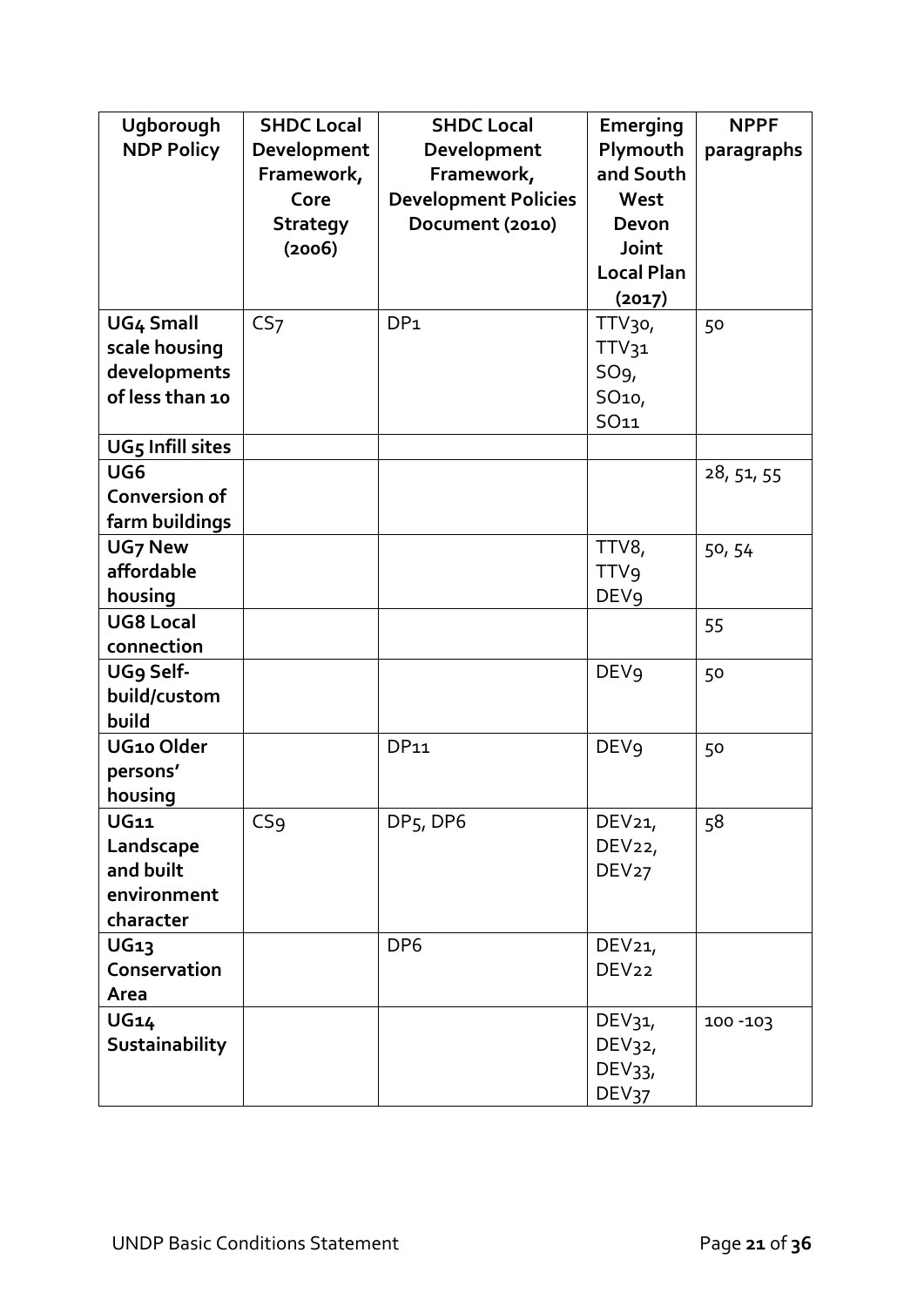### **8(v) Requiring Good Design.**

The NPPF, paragraphs 56 to 68, attaches great importance to the design of the built environment and neighbourhood plans should develop robust and comprehensive policies that set out the quality of development that will be expected for the area.

*"Such policies should be based on stated objectives for the future of the area and an understanding and evaluation of its defining characteristics whilst avoiding unnecessary prescription, detail or imposed architectural style or taste*."

The Plan also has regard to SHDC Core Strategy, CS7, Local Development Framework, DP6, and emerging Joint Local Plan policies, DEV20, DEV21 and DEV22, in setting out criteria for high quality design appropriate for the environment.

The intention is to promote high quality design throughout the Plan Area. New buildings, or changes to existing ones, must add value to the existing landscape, heritage and history of the Plan Area. New development will be encouraged to deliver a creative and high quality standard of design, which sits comfortably with the existing built and natural environments.

The Plan expects new development to be designed to a high quality and respond to the local heritage and distinctive character which reflects the identity and context of the Plan Area and Ugborough village. The Plan has therefore had regard to the NPPF in setting out clear design policies that seek to reinforce local distinctiveness.

The Plan refers to the distinctive rural character of the Plan Area, as described in the Plan Area Character Appraisal. The Plan seeks to promote and reinforce this local distinctiveness. The Plan also describes some of the distinctive characteristics of Ugborough village including the Conservation Area (see Conservation Area Character Appraisal).

The Plan therefore places a strong emphasis on design and interpreting the community's desire to ensure that new development responds to the local character of the Plan Area's built and natural environment.

The policies that seek to secure good design are **UG12 and UG13.**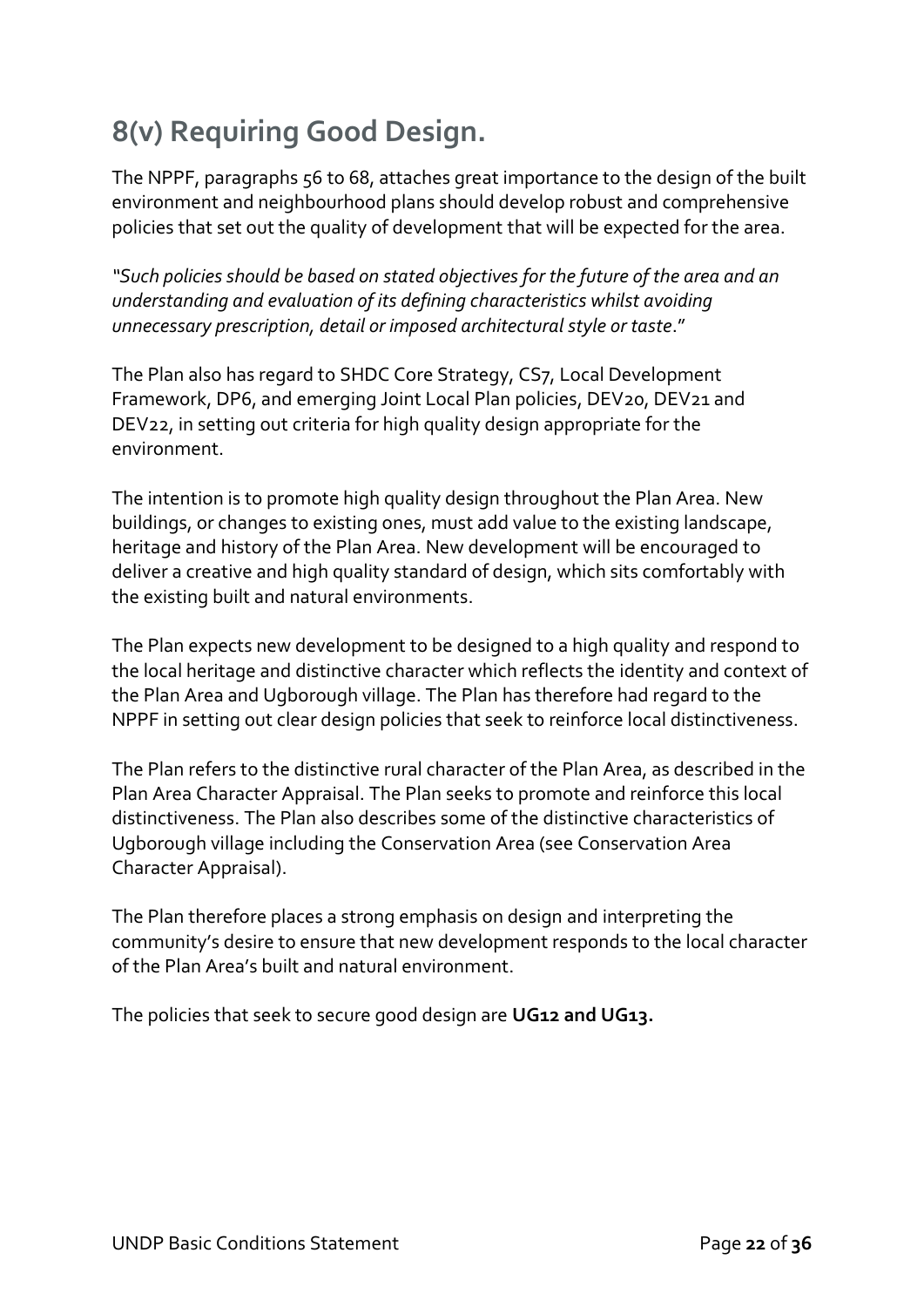| Ugborough         | <b>SHDC Local</b>    | <b>SHDC Local</b> | Emerging           | <b>NPPF</b> |
|-------------------|----------------------|-------------------|--------------------|-------------|
| <b>NDP Policy</b> | Development          | Development       | Plymouth           | paragraphs  |
|                   | Framework,           | Framework,        | and South          |             |
|                   | <b>Core Strategy</b> | Development       | <b>West Devon</b>  |             |
|                   | (2006)               | <b>Policies</b>   | <b>Joint Local</b> |             |
|                   |                      | <b>Document</b>   | Plan (2017)        |             |
|                   |                      | (2010)            |                    |             |
| UG12 Design       | CS <sub>7</sub>      |                   | DEV <sub>20</sub>  | 58-64       |
| <b>UG13</b>       |                      | DP <sub>6</sub>   | DEV21,             |             |
| Conservation      |                      |                   | DEV <sub>22</sub>  |             |
| Area              |                      |                   |                    |             |

### **8(vi) Promoting a Healthy Community.**

The NPPF provides the policy context in relation to three key types of community facility:

- a. community facilities such as meeting places, sports venues and places of worship
- b. education facilities
- c. open space

The NPPF sets out requirements for sustaining a healthy community (paragraphs 69 to 78). The NPPF specifically covers open areas and green spaces (paragraphs 74 to 78) and states, in paragraph 76:

*"Local communities through local and neighbourhood plans should be able to identify for special protection green areas of particular importance to them. By designating land as Local Green Space local communities will be able to rule out new development other than in very special circumstances."*

"*Identifying land as Local Green Space should therefore be consistent with the local planning of sustainable development and complement investment in sufficient homes, jobs and other essential services*".

The Plan has regard to the NPPF, SHDC Core Strategy, CS8, Local Development Framework, DP8, and emerging Joint Local Plan policies, DEV1, DEV3, DEV29 and DEV32, in setting out clear objectives and policies that seek to retain community facilities and to promote a healthy local community. The Plan sets the following objectives in relation to community well-being: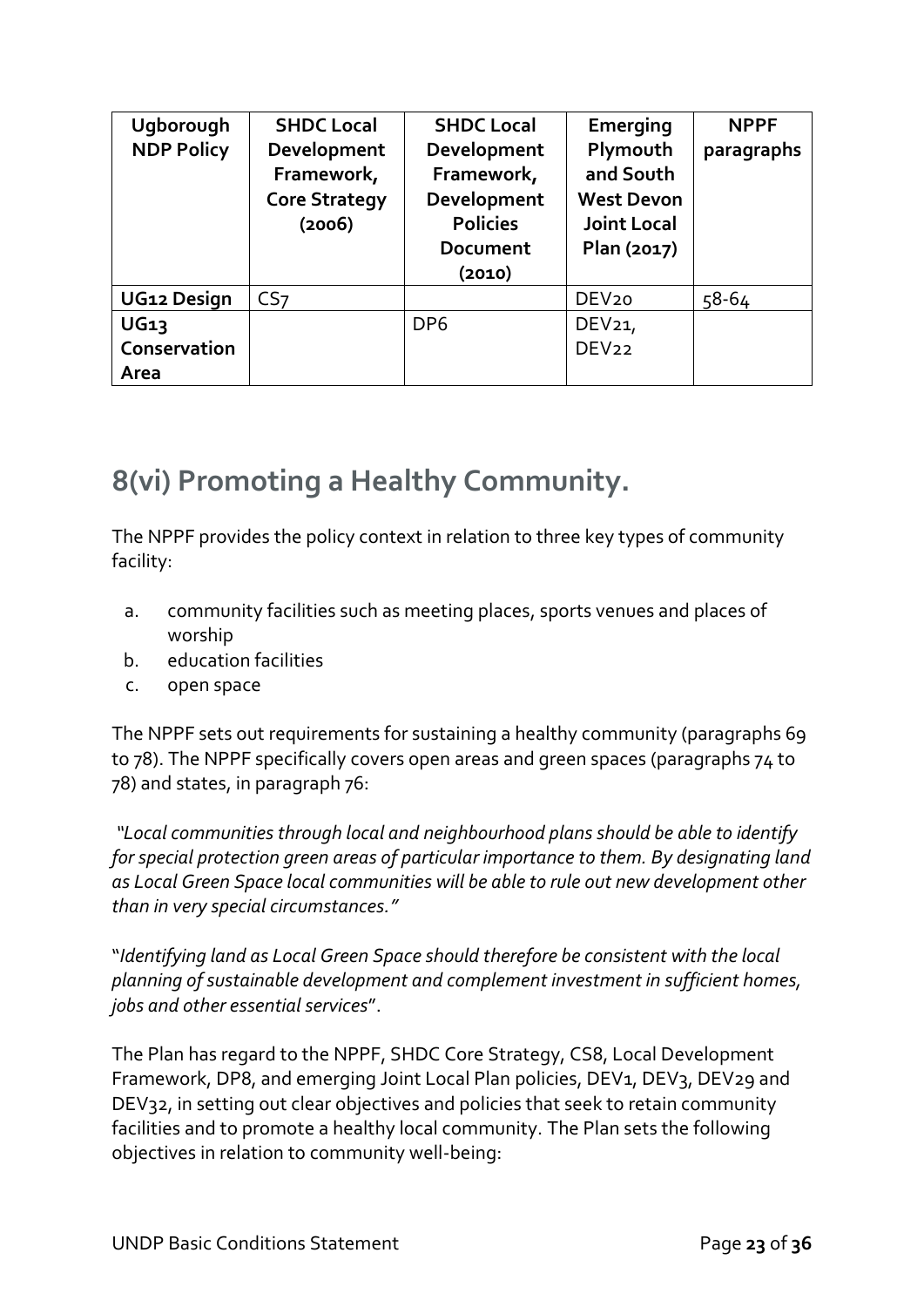**Ensure Ugborough village continues to be an active, attractive and safe hub supporting the community, i.e. people within the Plan Area.**

**Maintain the physical and social linkages between the village and outlying areas. These are key aspects of the heritage of the Plan Area and appropriate infrastructure, such as road and footpaths links and community spaces and buildings, is necessary to maintaining an inclusive, vibrant, diverse and coherent community.** 

The intention is to preserve the atmosphere of the Plan Area by maintaining an inclusive, vibrant, diverse and cohesive community and ensuring that Ugborough village continues to be an active, attractive and safe hub supporting the community and to:

- ensure any new development within the Plan Area encourages and sustains an environment that contributes to the health and well-being of all residents taking into account the particular needs of rural communities; and
- provide and sustain activities that encourage and contribute to the health and wellbeing of all residents and ensure that access to facilities and the natural environment are developed and maintained so that they promote the health and well-being of the community.

The church, village hall and activities and events such as Ugborough Sustainable Saturday, church coffee mornings and various clubs help ensure an active, vibrant and cohesive community.

There is public open space, such as Ugborough village playground, allotments, Filham Park and Erme Fields, located within the Plan Area. The Plan Area also benefits from a large number of public footpaths and access to Dartmoor is within easy reach, all of which contribute to promoting a healthy community.

The continuation of the provision of education facilities and having a strong education system for young children is an attractive element of village life and important for attracting young families to the Plan Area. Ugborough village benefits from established educational facilities in the Ugborough School and Ugborough and Bittaford Preschool.

The Plan identifies specific needs for the provision of community facilities and open space and policies **UG14** and **UG17** seek the provision and retention of community facilities and open space. Ugborough Parish has an Open Space, Sport and Recreation Plan which sits alongside this NDP.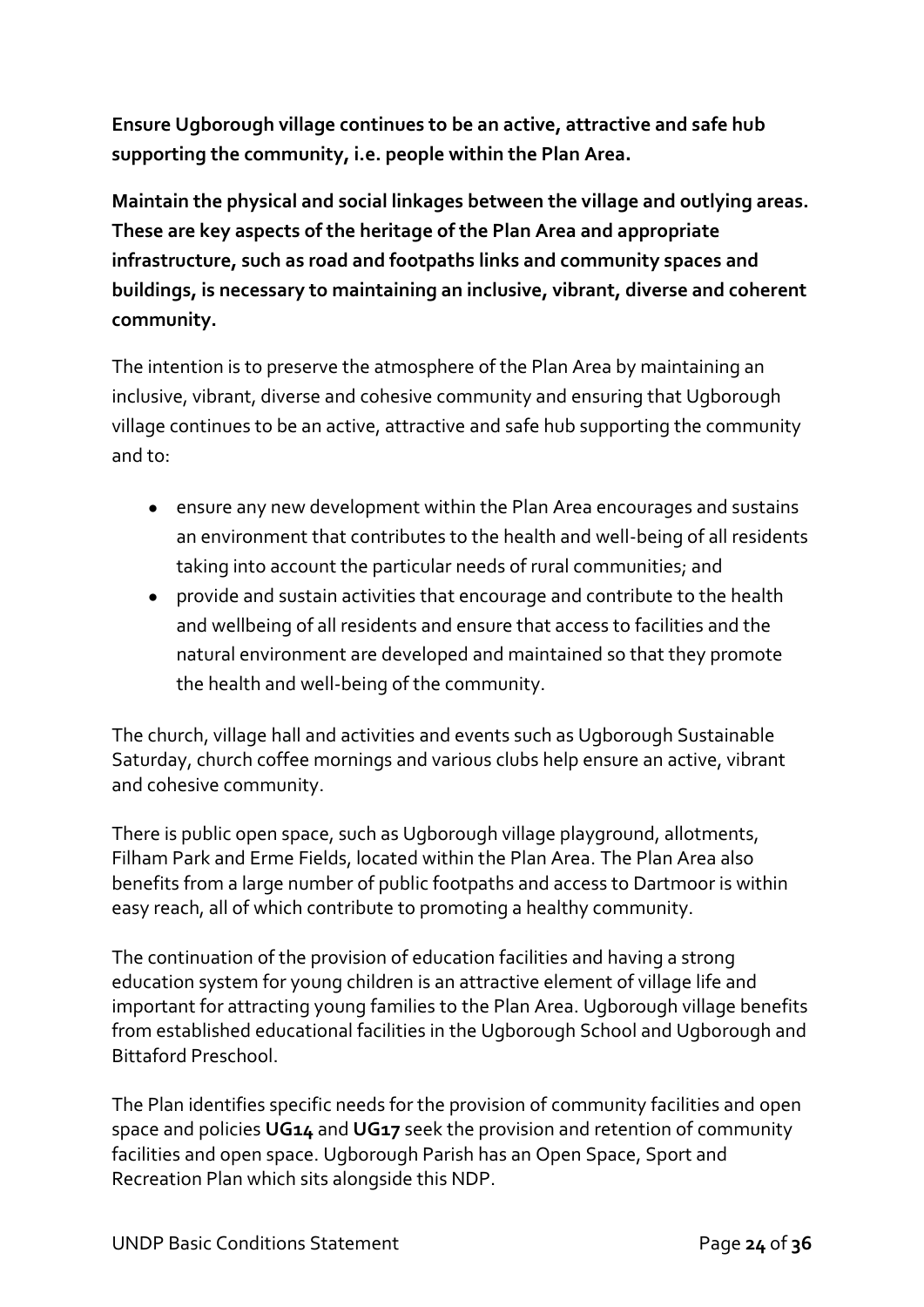| <b>Ugborough NDP</b> | <b>SHDC Local</b> | <b>SHDC Local</b> | Emerging                              | <b>NPPF</b> |
|----------------------|-------------------|-------------------|---------------------------------------|-------------|
| <b>Policy</b>        | Development       | Development       | Plymouth                              | paragraphs  |
|                      | Framework,        | Framework,        | and South                             |             |
|                      | Core              | Development       | <b>West Devon</b>                     |             |
|                      | <b>Strategy</b>   | <b>Policies</b>   | <b>Joint Local</b>                    |             |
|                      | (2006)            | Document          | Plan (2017)                           |             |
|                      |                   | (2010)            |                                       |             |
| <b>UG14</b>          |                   | DP <sub>8</sub>   | DEV32                                 | $69 - 78$   |
| Sustainability       |                   |                   |                                       |             |
| <b>UG17</b>          | CS <sub>8</sub>   | DP <sub>8</sub>   | DEV <sub>1</sub> , DEV <sub>3</sub> , | $69 - 78$   |
| Community            |                   |                   | DEV29                                 |             |
| facilities           |                   |                   |                                       |             |

### **8(vii) Meeting the Challenges of Climate Change and Flooding.**

Whilst the NPPF, SHDC Local Development Framework (DP4) and the emerging Joint Local Plan (DEV<sub>37</sub>) set out clear policy approaches to meeting the challenge of climate change nationally and in South Hams, the Plan has considered climate change, and associated factors such as flood risk, at the local level.

The Plan therefore has regard to the NPPF in setting out a local approach to help meet the challenge of climate change and flooding as part of the Plan's approach to sustainability.

The allocation of any site(s) for new housing development in the Plan Area should ensure that developments avoid flood risk areas and incorporate appropriate drainage to reduce the risk of flooding, not just to the development itself but also to surrounding areas and properties and to downstream properties.

The UNDP sets the following policies for dealing with Climate Change and Flooding, **UG11 and UG14.**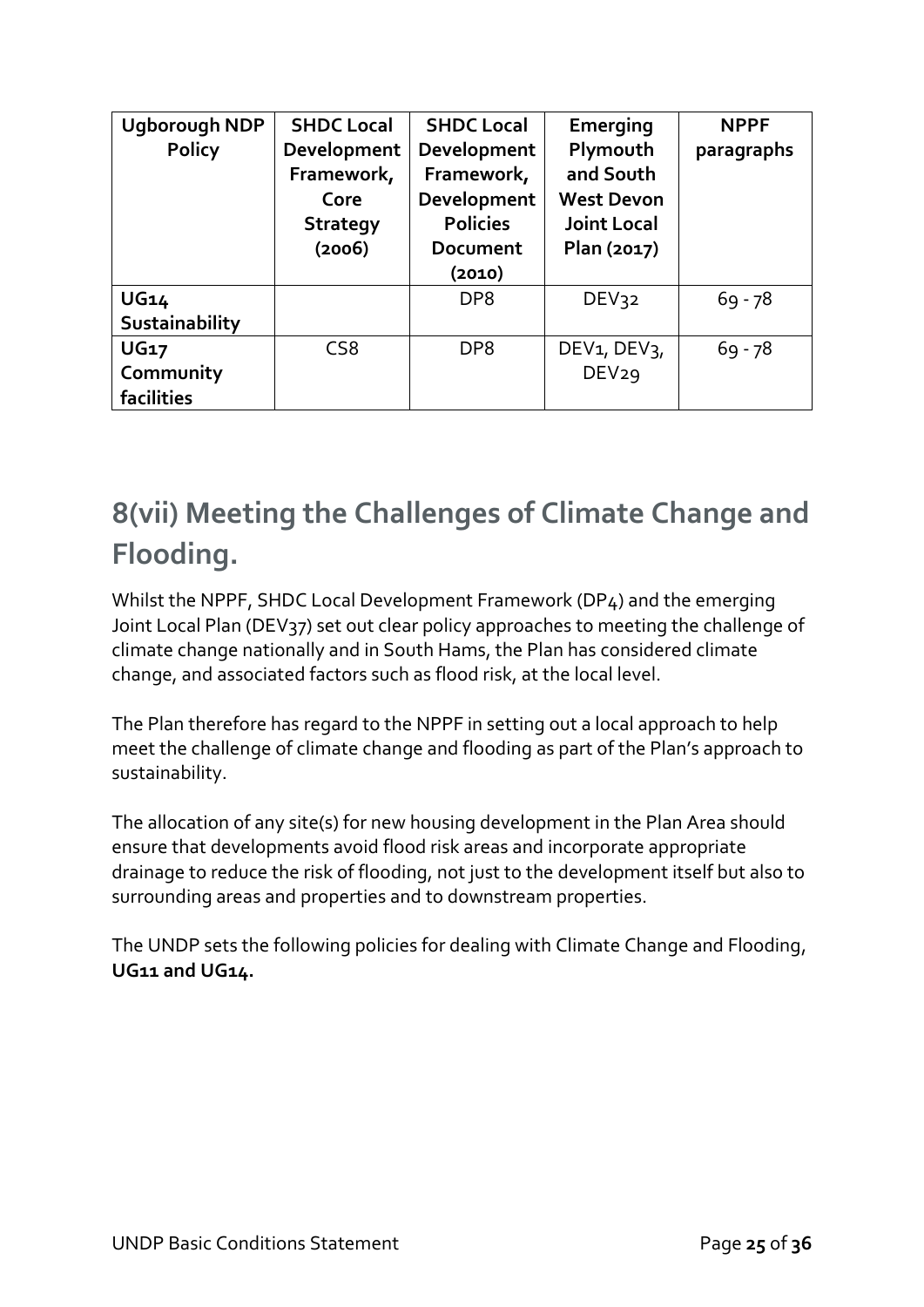| <b>Policy</b>                                                     | <b>SHDC Local</b><br>Development<br>Framework,<br><b>Core Strategy</b><br>(2006) | <b>SHDC Local</b><br>Development<br>Framework,<br>Development<br><b>Policies</b><br><b>Document</b><br>(2010) | Emerging<br>Plymouth and<br>South West<br>Devon Joint<br><b>Local Plan</b><br>(2017) | <b>NPPF</b><br>paragraphs |
|-------------------------------------------------------------------|----------------------------------------------------------------------------------|---------------------------------------------------------------------------------------------------------------|--------------------------------------------------------------------------------------|---------------------------|
| <b>UG11</b><br>Landscape and<br>built<br>environment<br>character |                                                                                  | DP <sub>4</sub>                                                                                               | DEV <sub>37</sub>                                                                    | $93 - 104$                |
| <b>UG14</b><br>Sustainability                                     | CS <sub>11</sub>                                                                 | DP <sub>4</sub>                                                                                               | DEV37                                                                                | $93 - 104$                |

### **9. Conclusion.**

The Working Group considers that the Ugborough Neighbourhood Development Plan, and the policies it contains, meets the Basic Conditions as set out in Schedule 4B to the Town and Country Planning Act 1990.

It is therefore our belief that the Ugborough Neighbourhood Development Plan complies with Paragraph 8(1) (a) of Schedule  $4B$  of the Act.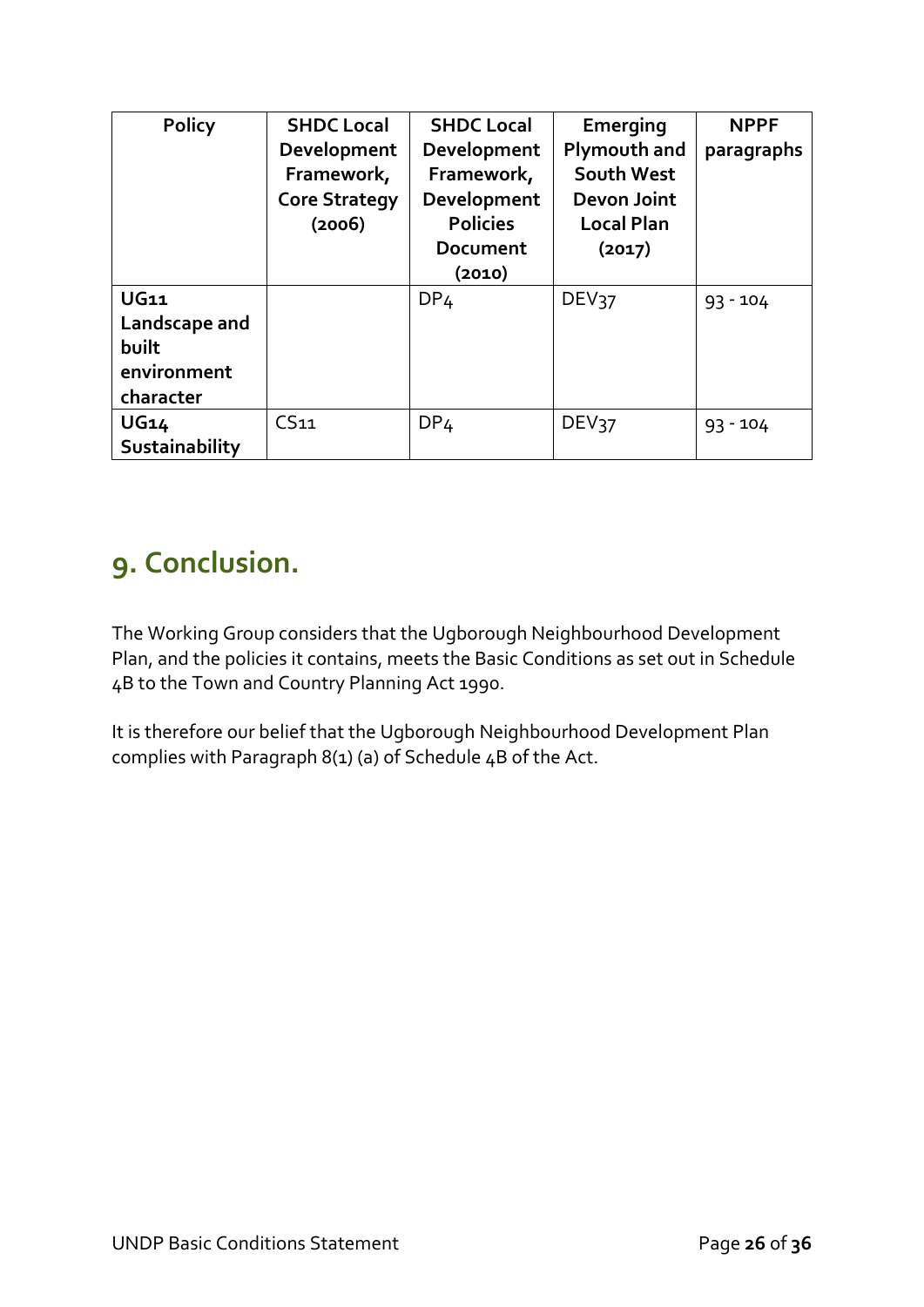### **ANNEX 1 - Ugborough Neighbourhood Development Plan policies**

#### **UG1: Historic and Environmental Features**

Development will be supported where it:

- makes the most of opportunities to draw on the contribution made by the historic environment to the character of the place and communities it sustains;
- takes account of the desirability of making a positive contribution to local character;
- respects the local character of the surroundings and takes every opportunity, through use of design and local materials, to reinforce local distinctiveness; "
- does not dominate the views of the landscape or the view of the Grade 1 listed Church of St Peter;
- respects the unique character of the natural environment; and
- can demonstrate that it respects and positively responds to identified listed buildings and vernacular features within the Plan Area.

#### **UG2: Skyline and Other Views and Vistas**

Development will be supported where it maintains the distinctiveness and character of local skylines, views and vistas.

All development should meet the following criteria:

- does not spoil the skyline;
- does not spoil the views and vistas within the Plan Area (see map on page 33 and character appraisal); and
- does not spoil the setting of Ugborough village nestling in the valley as epitomised by the views of the village from near and afar.

#### **UG3: Traffic Flow** (see also UG4)

New development should be associated with a settlement and in a location that allows safe, direct and unhindered access to the A3121 and B3213, leading to the A38, in order to minimise additional traffic on the lanes around and streets within that settlement.

Proposals for any new development must include a proportionate assessment of:

- the level of traffic the development is likely to generate;
- the potential impact of this traffic on safety of pedestrians, horse-riding, cyclists and farm animal movements;
- the potential impact on parking and congestion within the Plan Area;
- traffic noise; and
- measures needed to mitigate any impacts.

#### **UG4: Small Scale Housing Developments of less than 10** Any proposed housing development must meet the criteria contained within policies UG1, UG2, UG3, UG11, UG12, UG13 and UG14.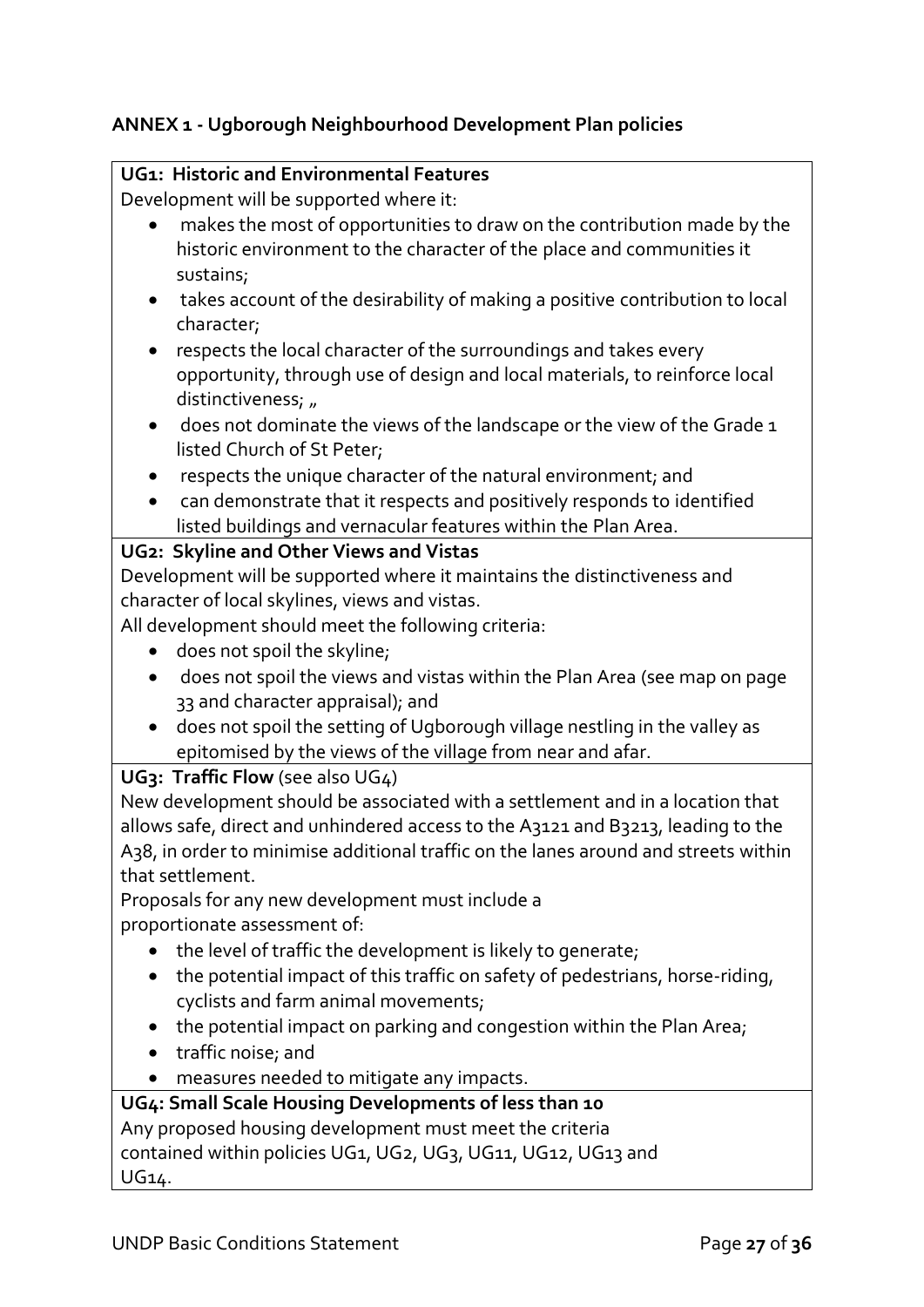Small scale development 0f less than 10 would in principle be supported in line with historic growth trends subject to meeting the criteria contained within policies UG1, UG2, UG3, UG11, UG12, UG13 and UG14.

Any site put forward for larger development (more than 10) must have due regard to the sustainability criteria and must take account of the need for access to public transport, to major roads such as the A38 and to other local services.

All new development of 3 or more should deliver at least 35% affordable housing.

All new developments will be subject to section 106 contributions appropriate to the impact of the development.

#### **UG5: Infill Sites**

The use of individual plots where appropriate is encouraged, providing the development complies with planning policy and the relevant policies in this Plan.

Small scale residential development of less than 10 or single new homes on infill and redevelopment sites will be supported subject to:

- proposals being well designed and meeting all relevant requirements set out in other policies in this Plan, and where such development;
- o fills a small, restricted gap in the continuity of existing frontage of buildings or on other sites within a built-up area where the site is closely surrounded by buildings; and
- o where the development is not subject to any highways access constraints both during and after completion.

#### **UG6: Conservation of Farm Buildings**

Where the development needs planning permission then it must also meet the criteria in policies UG11, UG12, UG13 and UG14.

Planning proposals for conversion of redundant farm buildings into accommodation for family, holiday lets or workshops will be supported subject to the following criteria:

- it is complementary to and does not prejudice any viable agricultural operations on a farm and other existing viable uses;
- the form, bulk and general design of the building is in keeping with its surroundings and the proposal and any associated development will not harm its landscape setting;
- it protects the distinctiveness and character of local skylines, views and vistas;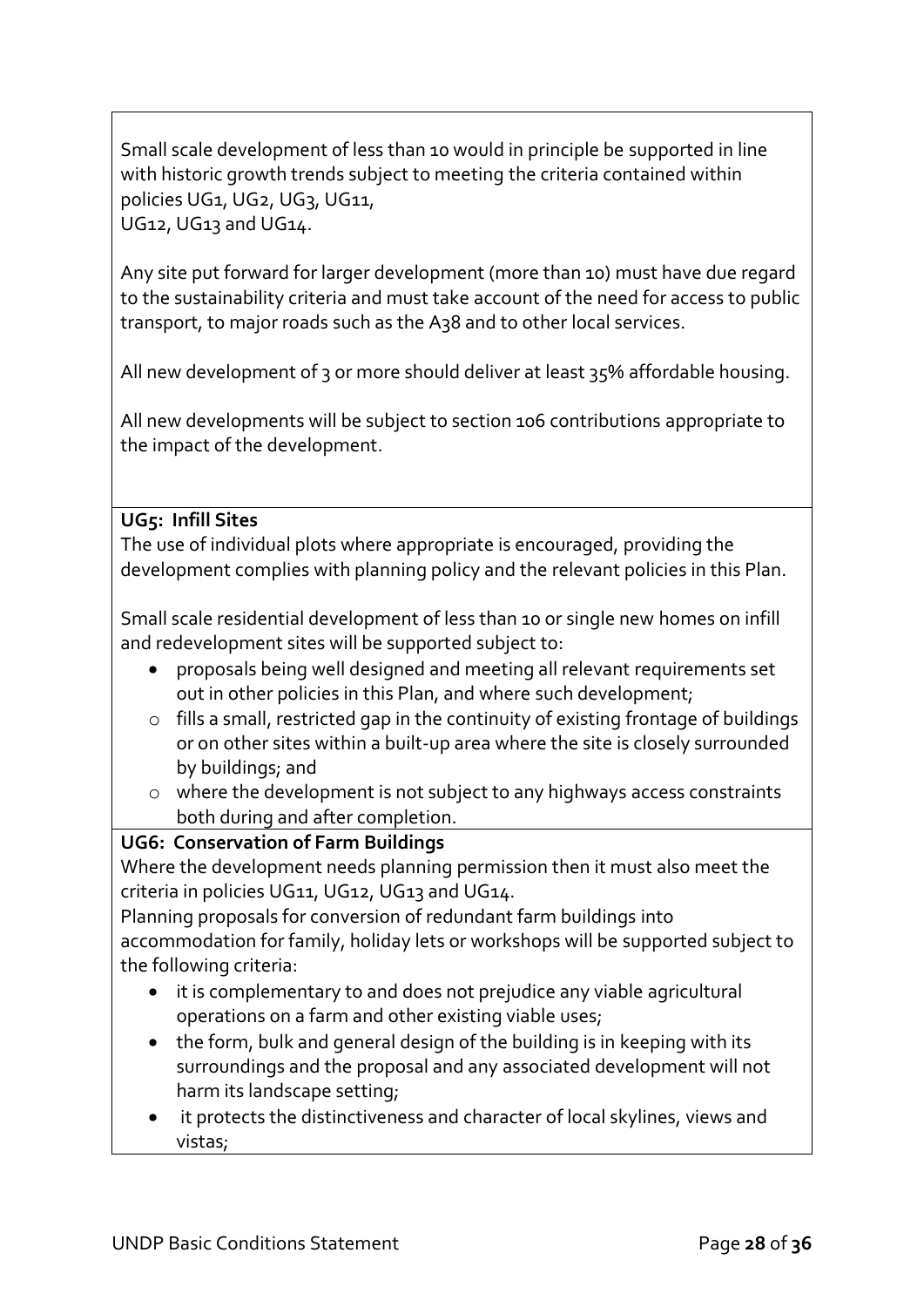- the building is capable of conversion without losing its historical or vernacular significance;
- it will not damage the fabric or character of any traditional building and, in the case of a listed building, the proposal will not damage the architectural or historic merit of the building or its setting; and
- the building is part of a farmstead and not in an isolated position.

### **UG7: New Affordable Housing**

In the event of a site being brought forward for development that meets all the criteria in UG4 the following criteria must be met:

- "all new development of 3 or more should deliver at least 35% affordable housing.
- the proposals contribute to meeting the affordable and social-rented needs of people with a local connection; and
- the development is subject to an agreement which will ensure that it remains as affordable housing for people with a local connection in perpetuity (see UG8).

#### **UG8: Local Connection**

This Plan wishes that those in housing need and have a local connection are given higher priority for affordable and social rent housing than those with no local connection. Affordable Houses shall only be sold to or let to and occupied by people (and their Household) whose housing need is not met by the market and who meet one or more of the following criteria:

- $\bullet$  have lived in the Plan Area for the last 5 or more years; or
- have worked in permanent employment in the Plan Area for the last  $\zeta$  or more years; or
- have grown up in the Plan Area (defined as having spent 10 of their first 16 the Plan Area);
- have a close family member living for a minimum of 5 years permanently and continuously in the Plan Area.

Where such a person cannot be found, Affordable Houses may then be sold to or let to and occupied by persons (and their Household) whose housing need is not met by the market and has an area local connection within Ugborough Parish, adjacent Parishes or a South Hams local connection.

Occupation of the Affordable Housing built in the Plan period will be controlled and managed by a registered provider or other bona fide housing provider to ensure that the benefits of Affordable Housing are enjoyed by all subsequent as well as initial occupiers. Note Adjacent Parishes are defined as: Modbury, Ermington, South Brent, Harford, North Huish and Ivybridge Town.

#### **UG9: Self Build/ Custom Build**

Self-build is a possible low cost route to affordable housing. Proposals for selfbuild or custom build schemes will be supported where the location and nature of the proposed development is appropriate and subject to UG4, UG5, UG11, UG12, UG13, UG14 and the following criteria: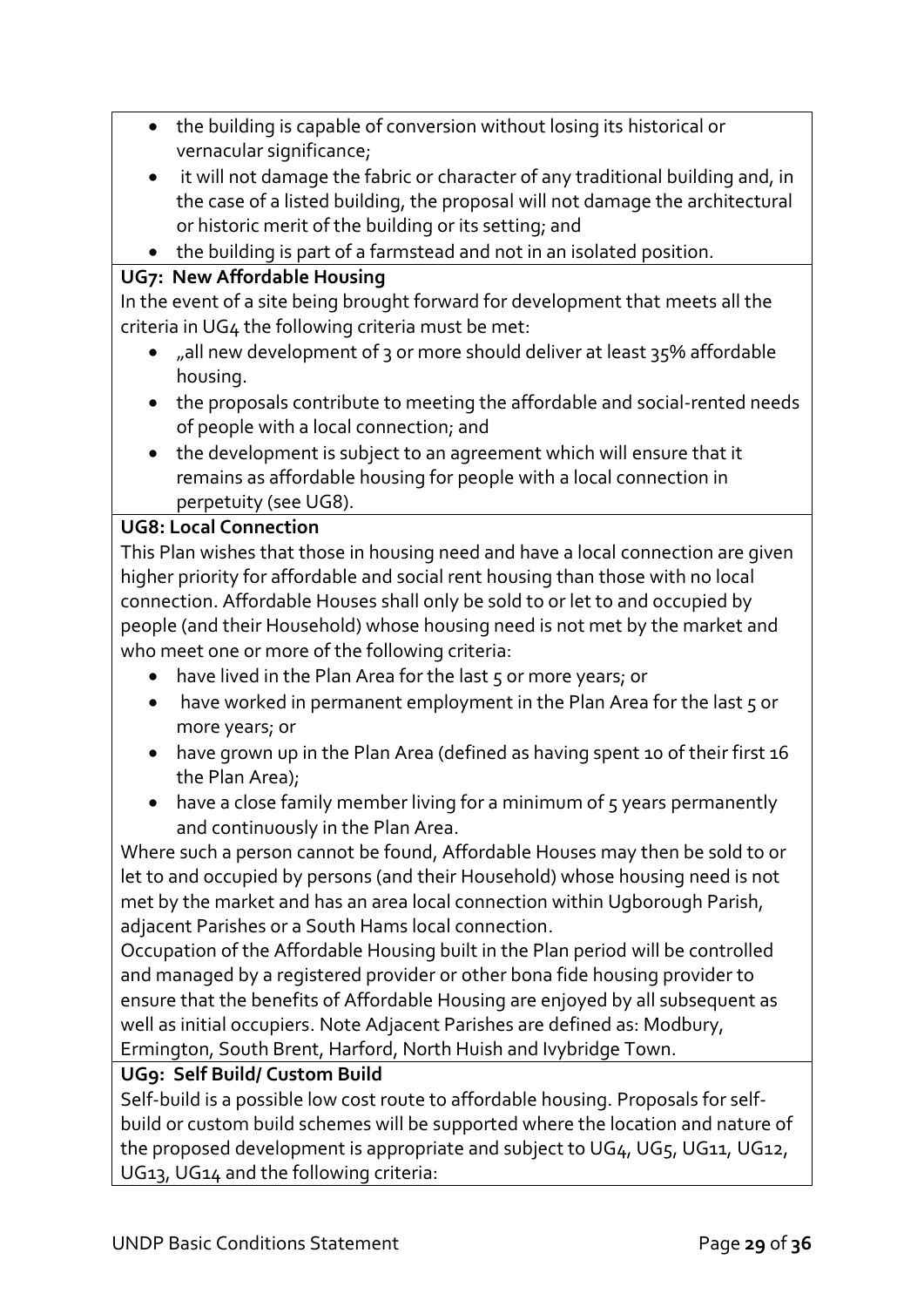- dwellings can only be built on these sites by individuals, builders or developers acting on behalf of individuals or a community group of individuals;
- dwellings can only be built for owner occupation;
- self-build properties will still need to conform to the policy criteria set out in the rest of this Plan;
- landowners or developers who have an interest in a site which is designated for self-build may undertake activities to sub-divide the site into plots and provide supporting infrastructure such as roads and services;
- approval of the site layout/density will need to be obtained from SHDC prior to these activities taking place; and
- individuals who wish to purchase a self-build plot must:
- o demonstrate that they have a local connection; and
- o demonstrate that they intend to live in the property once it is complete.

### **UG10: Older Persons Housing**

The demographic trend nationally and locally points to an ageing population and the ratio of older to younger people is set to rise. The demographic trend in the Plan Area (see 2001 and 2011census data for Ugborough Parish, page 15) is similar to that nationally, i.e. the proportion of those over 85 years is likely to double over the next 20 years and nearly treble in the next 30.

The community have said they would like more accommodation that enables older people to remain within the community. It is clear from consultation with the community that the mix of ages contributes to the vibrancy that characterises the atmosphere of the Area.

The consultation suggests that some people either have, or foresee a time when they will have, a need to modify their accommodation to either remain themselves or to accommodate older relatives in an appropriate way.

Planning proposals to extend or sub-divide existing dwellings to provide additional and suitable accommodation for an older person or infirm dependent will be supported subject to the

following criteria:

- such accommodation should be ancillary to the main dwelling and should not be a separate dwelling;
- it does not have an unacceptable impact on the visual or landscape amenity value; and
- it meets the identified need of an older local person or a person having additional needs who can no longer live alone.

**UG11: Landscape and Built Environment Character** (see also UG1) In conjunction with criteria on landscape character and built character, this policy contains criteria seeking to avoid detrimental impacts on biodiversity. Any proposals for new development within the Plan Area are subject to the following criteria: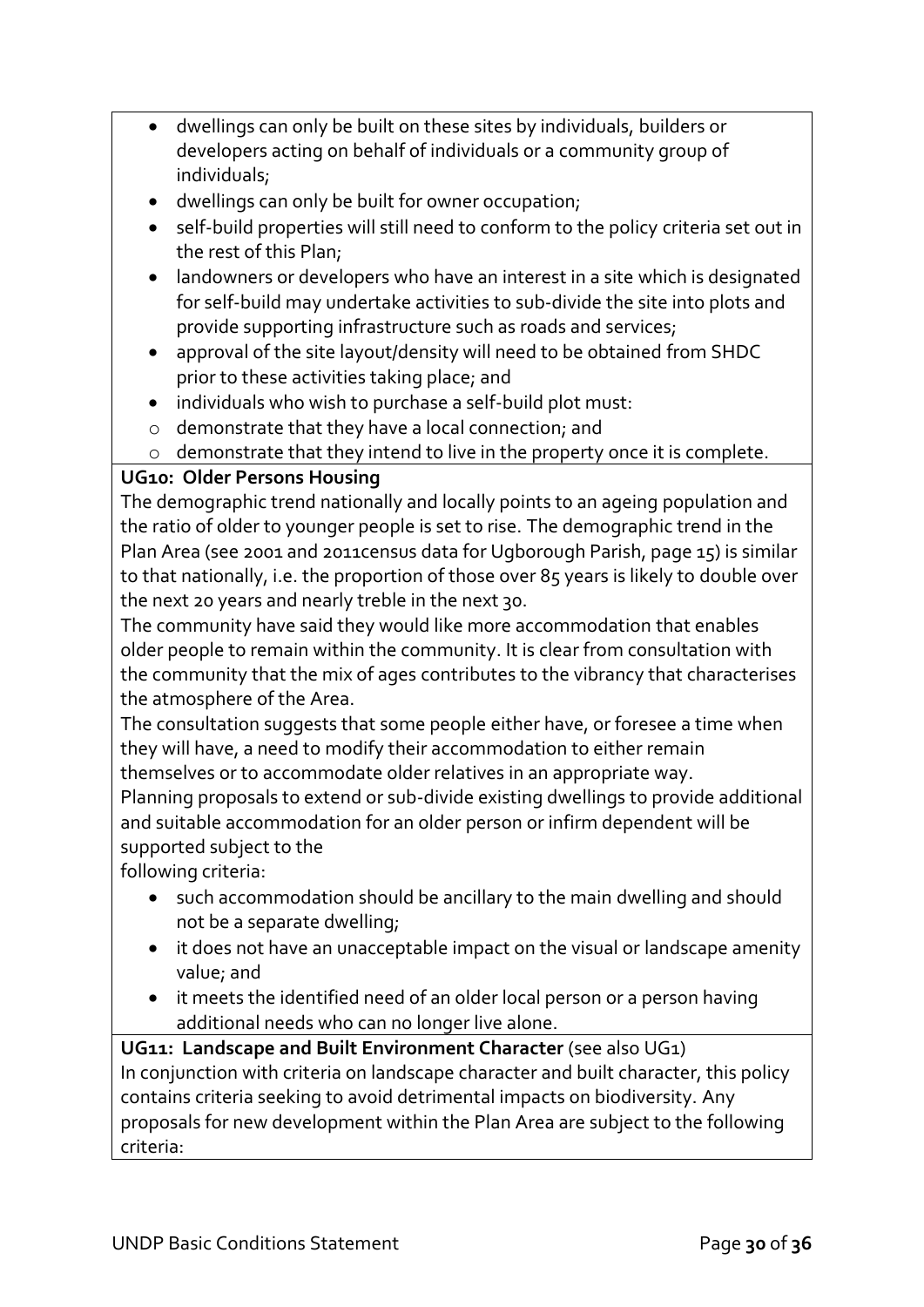- The proposals sit well within the surrounding rural landscape and the landscape setting of any settlement in the Plan Area. This includes consideration of the relationship to local features such as:
- the openness of the surrounding landscape;
- the backdrop to the building including landscape features such as hedges, walls, strip fields,

streams, routes and built forms; and abutting features.

- "The proposed development must be appropriate in terms of its scale, character and location with the settlement to which it is associated; and
- The proposed development will respect the setting of any affected listed building. Where the proposed development is within a hamlet or farmstead, it must conserve or enhance the characteristics of the hamlet or farmstead or the character of buildings within the hamlet or farmstead.

The proposed development must conserve or enhance the surrounding rural landscape and the

landscape setting of any settlement in the Plan Area.

The proposed development must improve or conserve biodiversity and ecology of the surrounding

landscape and should seek to protect and, where possible, enhance wildlife value on the application

site, surrounding sites and wildlife corridors.

### **UG12: Design**

All new development should demonstrate good quality design and respect the character and appearance of the surrounding area. Development will be supported where it takes opportunities available for enhancing the local character and quality of the area and the way it functions. A central part of achieving good design is responding to and integrating with local surroundings and landscape context as well as the built environment through:

- achieving high quality design that respects the scale and character of existing and surrounding buildings;
- supporting innovative, original and excellent sustainable design;
- respecting established building set back and arrangements of front gardens, walls, railings or hedges;
- ensuring proposals relate to established plot widths within streets where development is proposed, particularly where they establish a rhythm to the architecture in a street;
- using good quality materials that complement the existing palette of materials;
- ensuring safe access and egress for pedestrians, cyclists and other road users;
- meeting the requirements of 'Secured by Design' to minimise the likelihood and fear of crime.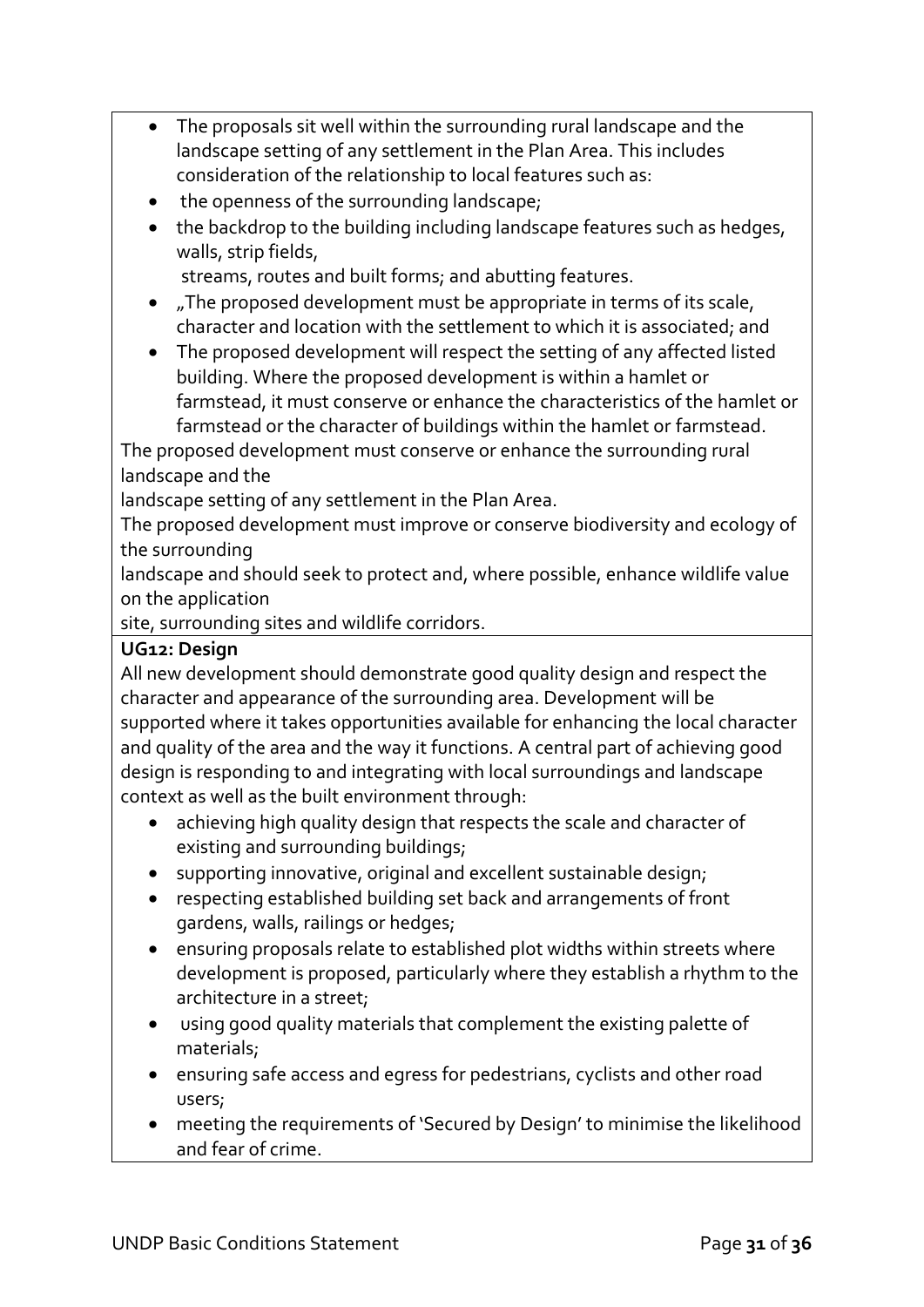- providing at least two parking spaces of sufficient size per unit plus additional visitors parking. This is an essential requirement due to the lack of public transport in most of the Plan Area and, therefore reliance on private cars, and limited road parking;
- providing adequate refuse and recycling storage incorporated into the scheme to minimise visual impact;
- adopting the principles of sustainable urban drainage; and
- innovation to achieve low carbon sustainable design and construction.

**UG13: Conservation Area** (Cross reference UG1)

**Also Reference Conservation Area and Plan Area Character Appraisals.**

Any new development within the Conservation Area, or adjoining the Area, should take account of those qualities which create the unique character and atmosphere of the Area and must ensure that residents in the conservation area are not disadvantaged or lose existing amenities (e.g. parking).

Any new development must demonstrate that it respects and positively responds to the conservation area and identified listed buildings (refer NPPF 137 and 138) and will be subject to the following criteria (see Conservation Area Character Appraisal and Management Plan, [www.ugboroughplan.org\)](http://www.ugboroughplan.org/):

- maintenance of the overall symmetry of the Conservation Area with any development, as far as possible, radiating out from the central Square;
- development must not adversely impact on the dominant view of the Church;
- maintenance of the visual order and cohesiveness of the street scene, for example by ensuring roof ridges follow the line of the street so that eaves, rather than gables, face forward;
- street level boundaries in keeping with those of surrounding buildings, for example constructed from stone or hedging; roofing materials in keeping with that of surrounding buildings, for example natural or imitation slate;
- elevations of natural stone, slate hung or colour washed over a render coat;
- no additional signage, street markings or street lighting; and
- provision of at least two parking spaces of sufficient size per unit plus additional visitors parking where the development is more than one unit.

Development in or around Ugborough village must protect the existing pedestrian connections within the built up area of Ugborough village. Any development on the limits of Ugborough village should integrate with existing connections to Ugborough village square.

Where development takes place beyond and separated from the links to the square it shall form its own focal point which is itself connected to a route to the square by pedestrian links.

#### **UG14: Sustainability**

Any proposals for new development will be subject to the following criteria: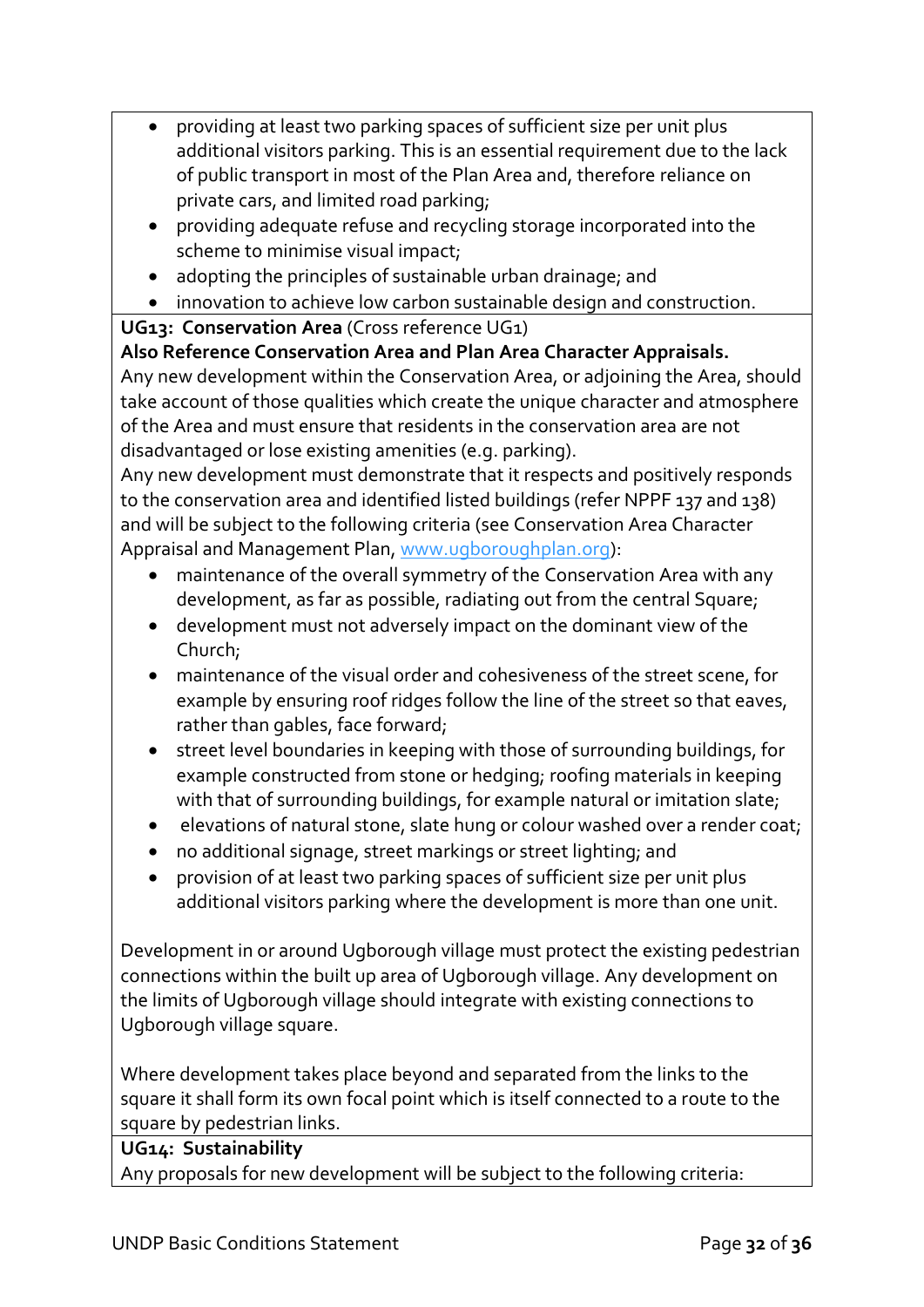| • development in areas at risk of flooding should be avoided by directing |
|---------------------------------------------------------------------------|
| development away from areas at highest risk and by applying the           |
| sequential test. Where development is necessary, making it safe without   |
| increasing flood risk elsewhere. (reference Environment Agency map, page  |
| 68 of this Plan and NPPF, paragraph 100 to 103);                          |

- demonstration of how connection will be made to services including power, waste disposal, drainage and telecommunications as a minimum;
- protecting/enhancing the water environment throughout the Plan Area;
- consideration of access by demonstration that:
	- o there are no constraints to safe access for pedestrians, cyclists and motor vehicles and, as appropriate to its scale and location, proposals which enhance the attractiveness and maximise opportunities for walking and cycling;
	- o the increase in traffic in and around Ugborough village will not provide a constraint to safe and unimpeded access for motor vehicles, cyclists and walkers;
- consideration of parking by demonstration that:
	- there will be no increased demand on public parking in the lanes and streets in and around Ugborough village as a result of the proposed development. This is due to the reliance on public parking by many of the current residents of the village who have no private parking;
	- o the availability of public parking within Ugborough village, i.e. in the square or surrounding streets, will not be reduced;
	- o there will be no requirements for parking restrictions in Ugborough; and
- consideration of the specific issues of living in a rural area and promotion of the health and well-being of all the residents regardless of age or ability by demonstrating:
	- o how the development will encourage and sustain an environment that contributes to the health and well-being of all residents;
	- o how the development will enhance and enable access to open spaces or the natural environment, green spaces and facilities that promote an active, healthy lifestyle for all ages and abilities. (see UG17).

#### **UG15: Rural Businesses**

Planning proposals for the diversification of agriculturally based industries and other existing land based and rural businesses will be supported subject to the following criteria:

- any new building must conform to high quality design (see housing policy UG12);
- the design and volume of any extension should be consistent with the historic development at that location and present a satisfactory composition;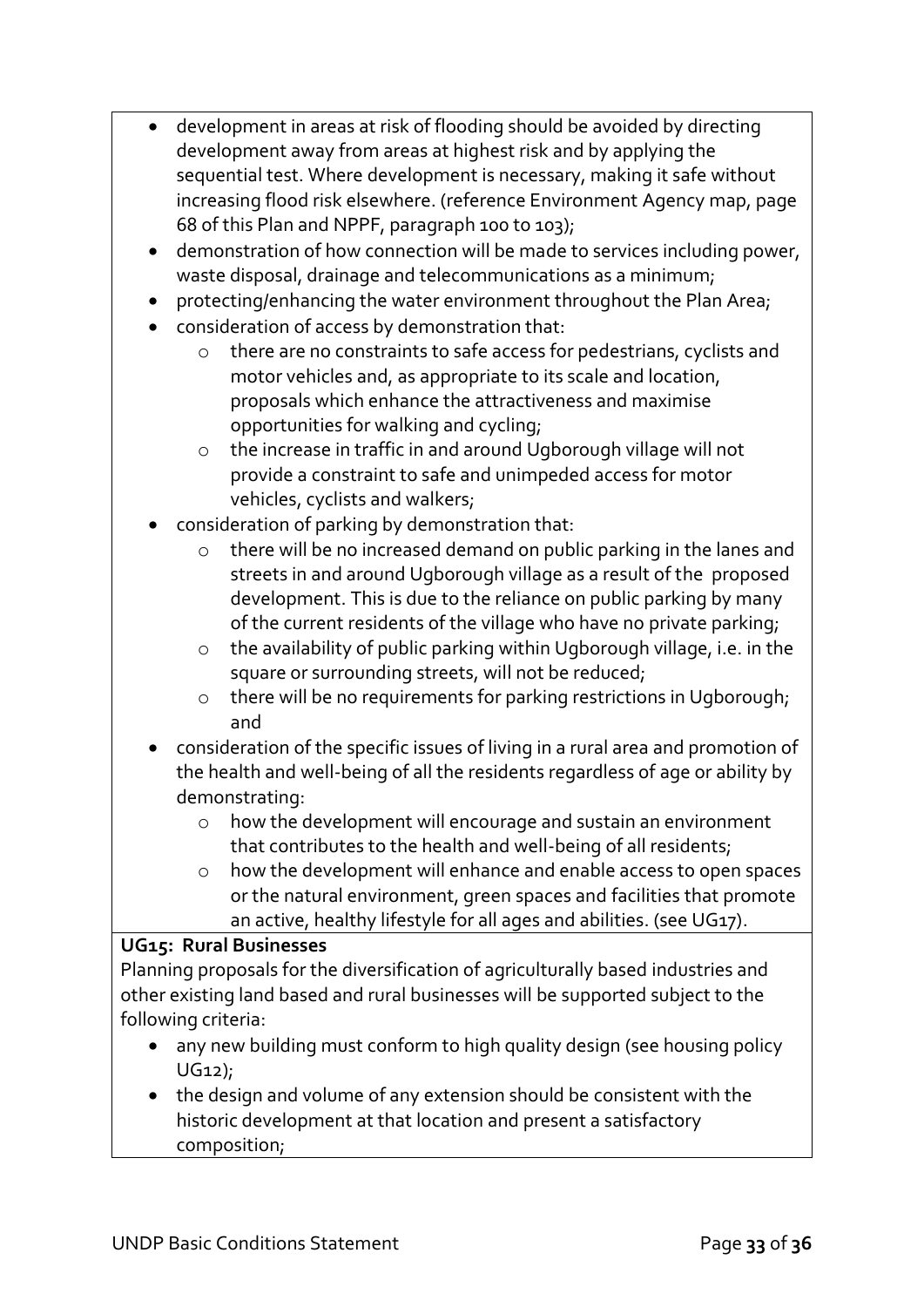- the diversification must not compromise residential amenity as defined in **SHDC policy, DP3** residential amenity, and road safety;
- the diversification must not result in an isolated development in the open countryside; and
- the development does not cause coalescence between adjacent businesses.

Diversification and new business must conform to NPPF policies, SHDC policies and relevant Ugborough NDP policies and must not compromise the environment, landscape and overall rural character of the Area.

### **UG16: Visitors to the Plan Area**

Any planning proposals for the development of facilities for visitors, relating to land both inside and outside settlement boundaries, will be supported providing they:

- demonstrate that the use proposed will not have an adverse impact on the rural landscape but will promote the unique characteristics of the area;
- do not cause inappropriate development of smaller settlements; and
- meet the relevant criteria in all other Plan policies.

### **UG17: Community Facilities**

In order to protect access to community services the change of use or redevelopment of a local facility will not be permitted unless:

a. there is alternative local provision; and/or

b. there is proven absence of demand for the facility; and/or

c. it can be shown to be non-viable.

Development that results in the loss of green amenity space or which results in any harm to their character, setting, accessibility or appearance, general quality or amenity value will only be supported if the community would gain equivalent benefit from provision of a suitable replacement.

New development that results in loss of part or all of a community facility or resource, either built or outside space, will only be supported if it results in a replacement facility providing

an equivalent or better resource in a suitable location.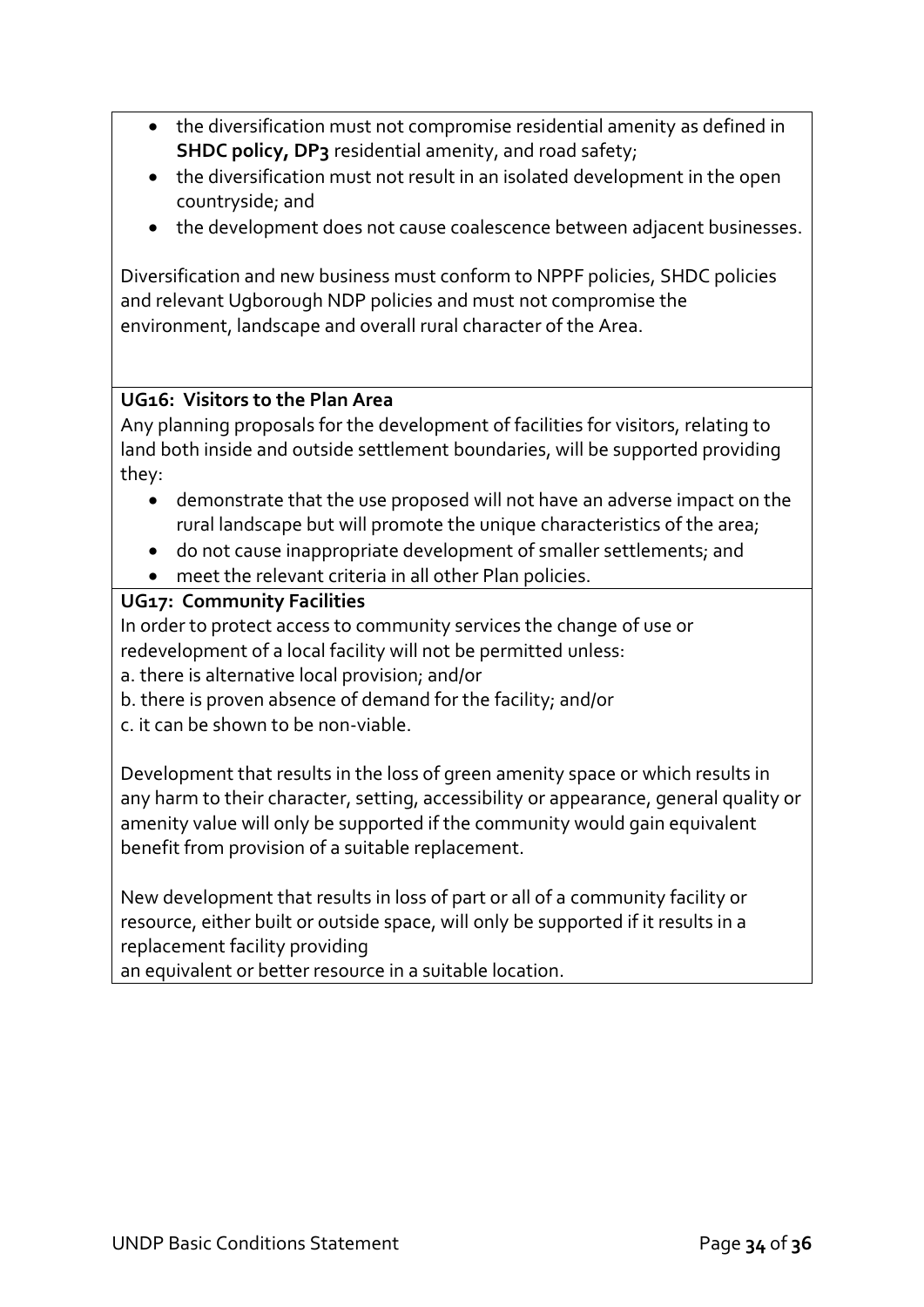### **ANNEX 2 – SHDC Local Development Framework, Development Policies Development Plan (2010) policies referenced and considered to be in conformity with the NPPF**

DP1 High Quality Design DP2 Landscape Character DP4 Sustainable Construction DP5 Biodiversity and Geological Conservation DP6 Historic Environment DP7 Transport, Access and Parking DP8 Open Space, Sport and Recreation DP9 Local Facilities DP11 Housing Mix and Tenure